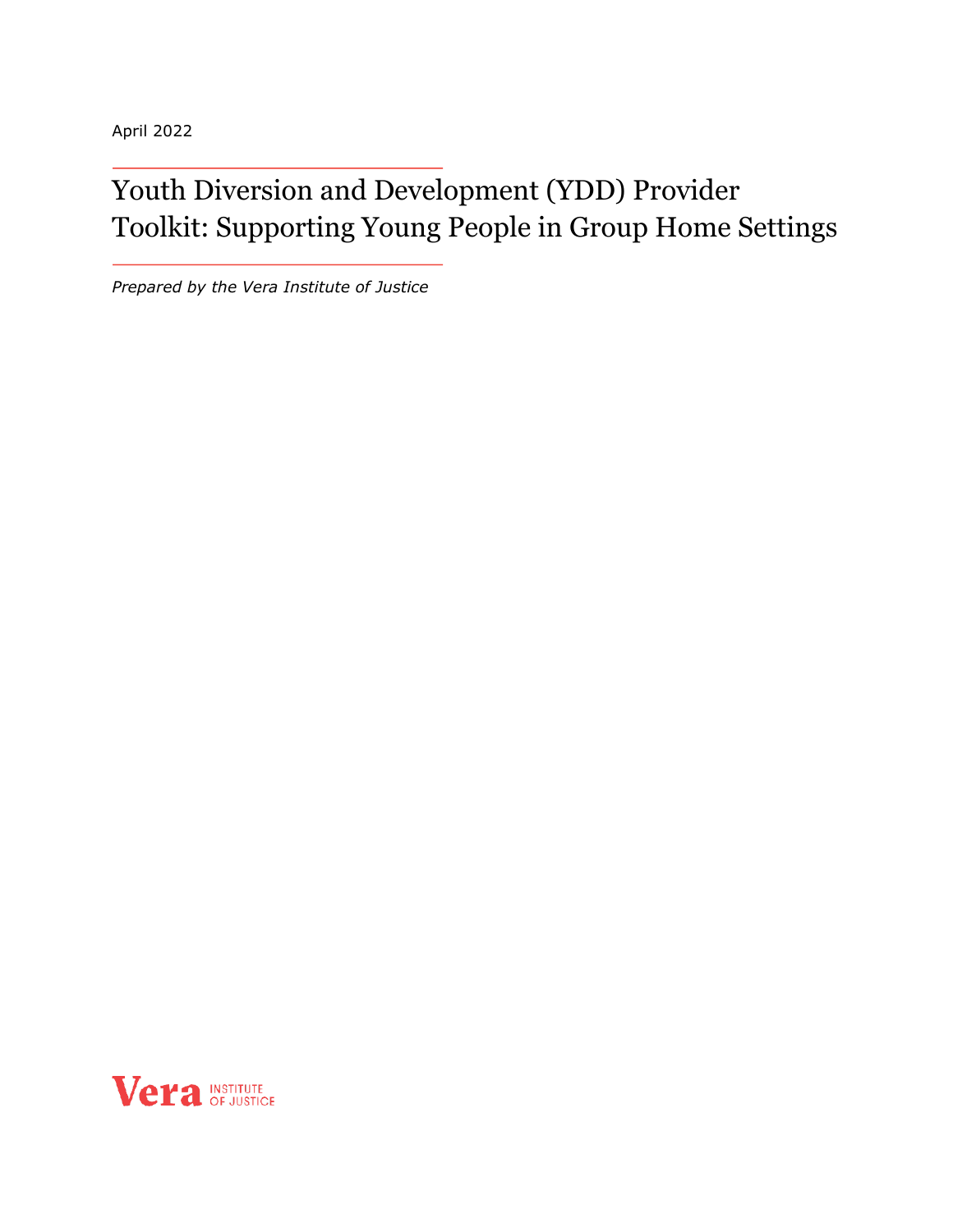# Table of Contents

<span id="page-1-0"></span>

| Brief Overview of Child Welfare Involvement and Out-of-Home Placements             | $\mathbf{2}$            |
|------------------------------------------------------------------------------------|-------------------------|
| <b>Intersections of Child Welfare and Juvenile Justice</b>                         | 3                       |
| Understanding the Unique Context and Challenges Facing Young People in             |                         |
| <b>Congregate Care Settings</b>                                                    | $\overline{\mathbf{z}}$ |
| Congregate Care Places Barriers on Self-Determination                              | 7                       |
| Common Goals for Young People in Congregate Care                                   | 8                       |
| Practical Tips for Youth Diversion Providers to Consider When Advocating for Young |                         |
| People in Congregate Care                                                          | 10                      |
| <b>Recommendations for YDD Providers on Increasing Participation and Success</b>   |                         |
| of Child Welfare-Involved Youth in Diversion Programming                           | 14                      |
| Increasing Referrals from Law Enforcement and Congregate Care Partners             | 14                      |
| Considerations for the Screening and Intake Process                                | 18                      |
| Pros and Cons of Including DCFS Caseworkers in Diversion-Related Meetings          | 23                      |
| Case Planning                                                                      | 25                      |
| Consideration for Interactions with and Reporting to Dependency Courts             | 27                      |
| Serving as a Resource Hub for Your Region                                          | 28                      |
| Developing a Resource Bank                                                         | 29                      |
| Appendix A: Understanding Resources Available to Youth in Congregate Care30        |                         |
| <b>Appendix B: Glossary</b>                                                        | 33                      |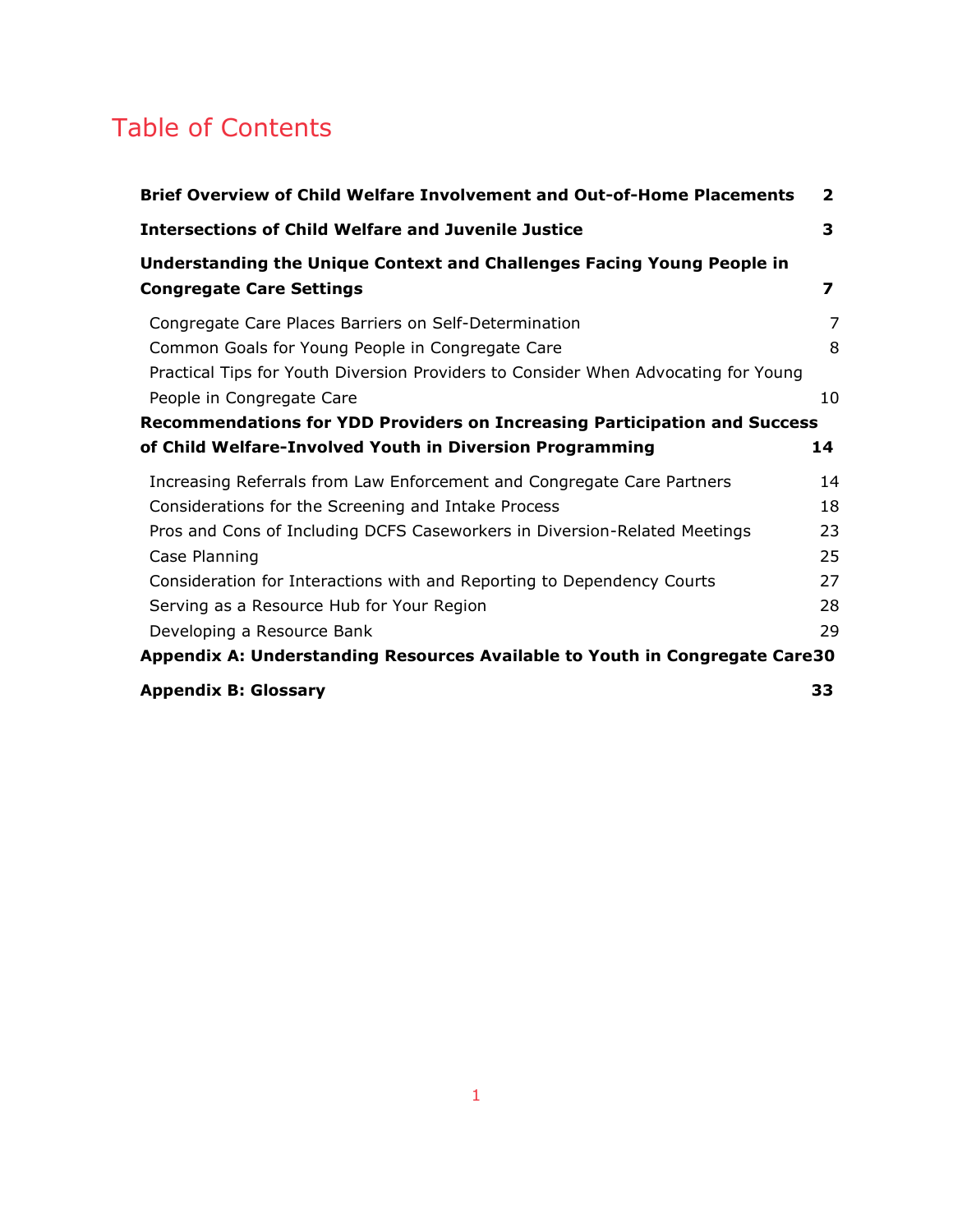# Brief Overview of Child Welfare Involvement and Out-of-Home Placements

Child welfare systems are charged with responding to and addressing concerns of child abuse and neglect. These systems deploy an array of protocols and interventions when handling allegations of abuse and neglect, beginning with an investigation into any allegations and culminating in a range of responses. This means that families and young people engage with child welfare systems in different ways and to different degrees. Most interactions with child welfare systems do not result in a child being removed from their home. And many families receive services via the child welfare system on a voluntary basis, although families may also be mandated by the court to participate in specific services. See the graphic below for an overview of different levels of child welfare involvement and which types of interactions include court involvement.



Child Welfare Involvement

Vera Center on Youth Justice

In Los Angeles, the Department of Children and Family Services (DCFS) is the county agency responsible for responding to reports of child abuse and neglect. If, over the course of an investigation, they determine that a young person is not safe in their home, they have the authority to remove that child and put them in an out-of-home placement. Young people are not removed from their homes because of, or as punishment for, their behavior**,** but rather due to concerns for their safety. Out-of-home placement options include a relative caregiver, a certified foster parent (also known as a Resource Family), or a communal living setting (also known as a group home or congregate care setting). *Note that this toolkit focuses on young people in communal out-of- home placements, which we refer to as congregate care settings, group homes, and/or Short-Term Residential Therapeutic Programs (STRTPs).*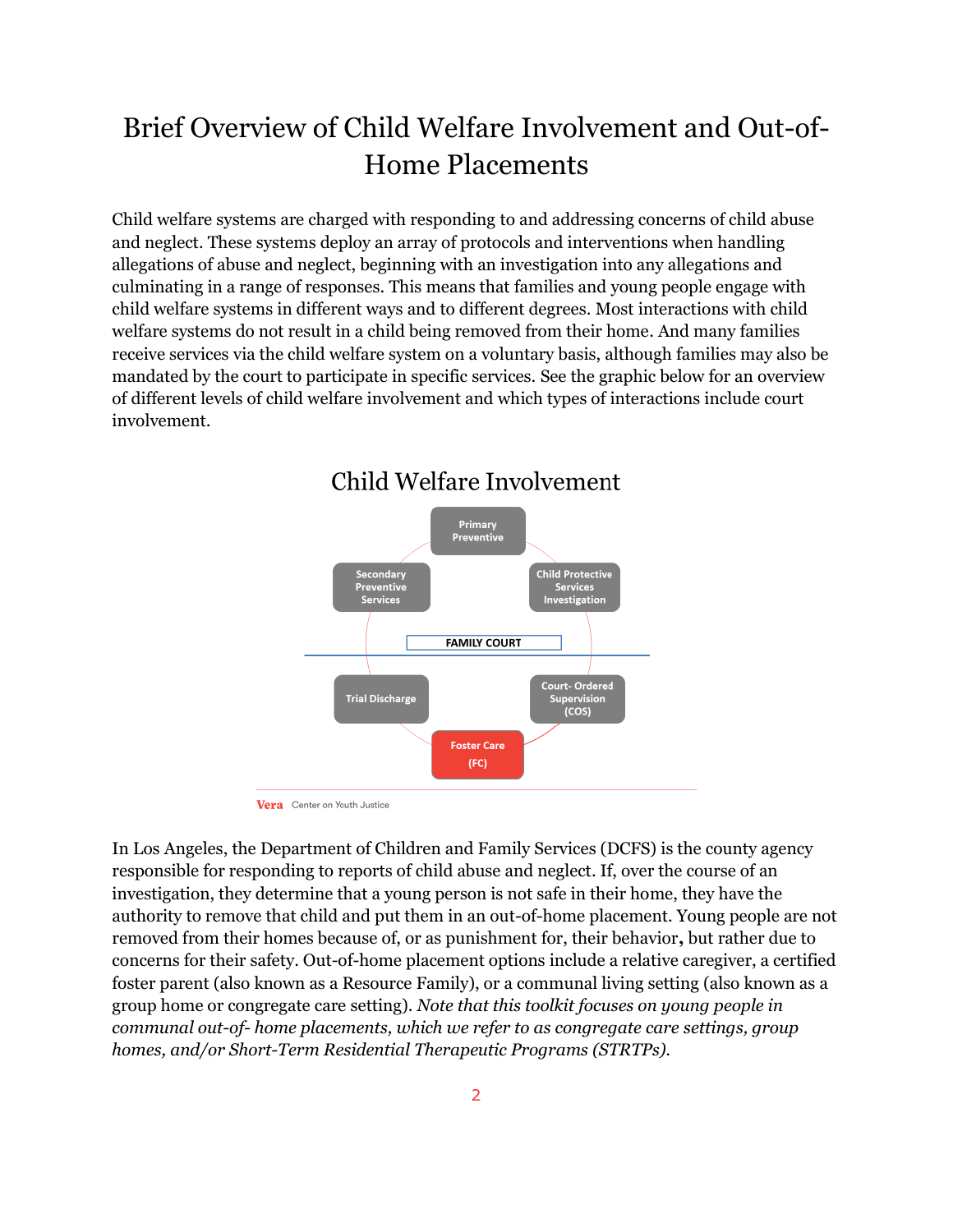## **Spotlight on Group Home Placements and California's Continuum of Care Reform (CCR)**

Beginning in 2012, California passed several pieces of legislation known collectively as Continuum of Care Reform  $(CCR)$ .<sup>1</sup> The goal of these reforms was to decrease the use of congregate care and ensure that more young people had access to family settings if they could not safely remain at home. CCR was guided in part by the recognition that young people in foster care who experience congregate care placements are more likely to have poor outcomes, including dropping out of high school, becoming involved in the juvenile justice system, and experiencing multiple placements while in child welfare.

One important change created by CCR was the establishment of Short-Term Residential Therapeutic Programs (STRTPs), which are congregate settings intended to provide shortterm, high-quality, intensive therapeutic intervention services in cases when young people are unable to receive the level of support they need in a family-based setting. All group homes in the child welfare system in Los Angeles have transitioned to STRTPs, and they are intended to be service-intensive settings used briefly and only as a last resort. It is important to remember that young people are placed in STRTPs because of their needs, not because of anything they have done wrong or as a consequence for behavioral challenges.

# <span id="page-3-0"></span>Intersections of Child Welfare and Juvenile Justice

Many young people will interact with both the child welfare and juvenile justice systems over the course of their childhoods. There are a variety of terms used to describe the population of youth who interact with both the child welfare and juvenile justice systems. You may be familiar with terms like crossover youth, dual-status youth, or dually involved youth. These terms can be overly broad or restrictive in defining the population and vary depending on whether youth interact with both systems concurrently, as well as the order of system contact. The table below provides an overview of different dual-system pathways and terms. 2

<sup>1</sup> For more information on CCR, see these resources: California Department of Social Services. "CDSS Programs: Continuum of Care Reform." Copyright 2022. [https://www.cdss.ca.gov/inforesources/continuum-of-care-reform;](https://www.cdss.ca.gov/inforesources/continuum-of-care-reform) Bay Area Legal Aid. *Safety at Home: Demanding Child Welfare Services for Youth in the Juvenile Justice System.* 2019[. https://baylegal.org/wp](https://baylegal.org/wp-content/uploads/2020/03/Bay-Area-Legal-Aid_Safety-at-Home-Demanding-Child-Welfare-Services-for-Youth-in-the-Juvenile-Justice-System_Final.pdf)[content/uploads/2020/03/Bay-Area-Legal-Aid\\_Safety-at-Home-Demanding-Child-Welfare-Services-for-Youth-in-the-Juvenile-](https://baylegal.org/wp-content/uploads/2020/03/Bay-Area-Legal-Aid_Safety-at-Home-Demanding-Child-Welfare-Services-for-Youth-in-the-Juvenile-Justice-System_Final.pdf)[Justice-System\\_Final.pdf](https://baylegal.org/wp-content/uploads/2020/03/Bay-Area-Legal-Aid_Safety-at-Home-Demanding-Child-Welfare-Services-for-Youth-in-the-Juvenile-Justice-System_Final.pdf)

<sup>2</sup> This chart is copied from: Herz, Denise C., Andrea Lane Eastman, Emily Putnam-Hornstein, and Jacquelyn McCroskey. "Dual system youth and their pathways in Los Angeles County: A replication of the OJJDP Dual System Youth Study." *Child Abuse & Neglect,* no. 118 (2021), 105160[. https://www.datanetwork.org/wp-content/uploads/Herz-2021.pdf](https://www.datanetwork.org/wp-content/uploads/Herz-2021.pdf)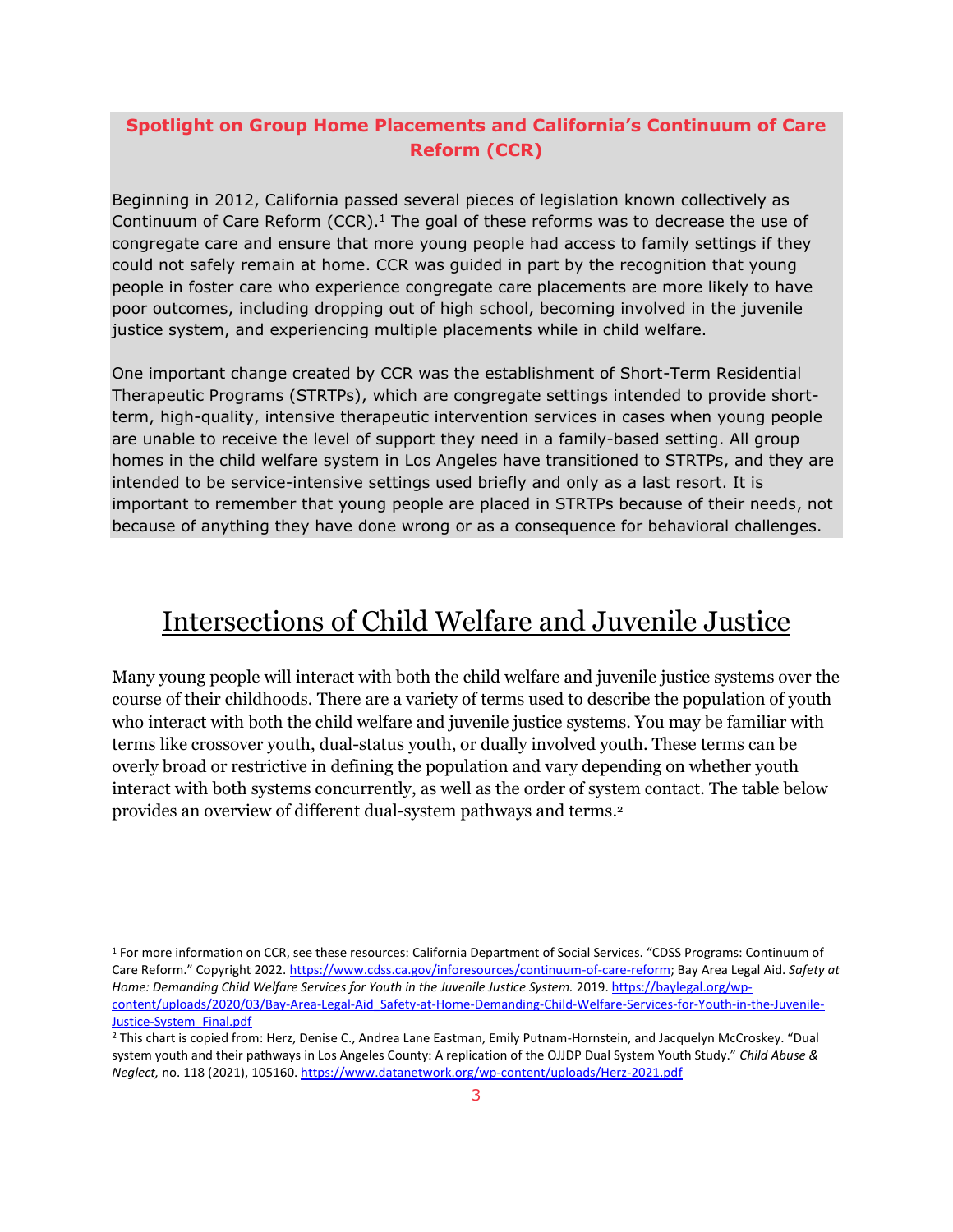| <b>Dual System Pathways</b>                                                                  | <b>Brief Description</b>                                                                                                                                              | time         |  |
|----------------------------------------------------------------------------------------------|-----------------------------------------------------------------------------------------------------------------------------------------------------------------------|--------------|--|
| <b>Dual Contact Child</b><br><b>Welfare First</b><br>(DCCW)                                  | Touch both systems<br>non-concurrently & first<br>contact is with child<br>welfare                                                                                    | <b>DCCW</b>  |  |
| Dually-Involved<br><b>Child Welfare First</b><br>(DICW)                                      | Touch both systems<br>concurrently & first<br>contact is with child                                                                                                   | <b>DICW</b>  |  |
|                                                                                              | welfare (may also have<br>a historical child welfare<br>case)                                                                                                         | <b>DICW</b>  |  |
| Dually-Involved<br>Juvenile Justice<br>First + a Historical<br>Child Welfare<br>Case (DIJJH) | Touch both systems<br>concurrently and this<br>contact is with the<br>juvenile justice system<br>first; however, there is<br>historical contact with<br>child welfare | <b>DIJJH</b> |  |
| <b>Dual System</b><br>Juvenile Justice                                                       | For both non-concurrent<br>and concurrent contact.<br>touch juvenile justice                                                                                          | <b>DSJJ</b>  |  |
| First (DSJJ)                                                                                 | system before child<br>welfare                                                                                                                                        | <b>DSJJ</b>  |  |

*This toolkit primarily focuses on dually involved young people, that is, young people who are in out-of-home child welfare placements while receiving diversion services. However, the toolkit uses the term "dual-status youth" to refer to this population broadly.*

Interactions with the child welfare system place young people at greater risk of coming into contact with the juvenile justice system. Nationally, young people with child welfare involvement are 47 percent more likely to become justice involved than their peers without child welfare involvement, and dual-status youth account for approximately half of the young people in the juvenile justice system. 3

Data from Los Angeles mirrors national trends. A recent study found that between 2014 and 2016, 64 percent of young people receiving their first juvenile justice petition in Los Angeles

<sup>&</sup>lt;sup>3</sup> Ryan, Joseph P., and Mark F. Testa. "Child maltreatment and juvenile delinquency: Investigating the role of placement and placement instability." *Children and Youth Services Review,* no. 27 (2005), 227-249; Thomas, Douglas, et al. *When Systems Collaborate: How Three Jurisdictions Improved Their Handling of Dual-Status Cases.* Pittsburgh, PA: National Center for Juvenile Justice, 2015.

[http://www.ncjj.org/pdf/Juvenile%20Justice%20Geography,%20Policy,%20Practice%20and%20Statistics%202015/WhenSystem](http://www.ncjj.org/pdf/Juvenile%20Justice%20Geography,%20Policy,%20Practice%20and%20Statistics%202015/WhenSystemsCollaborateJJGPSCaseStudyFinal042015.pdf) [sCollaborateJJGPSCaseStudyFinal042015.pdf](http://www.ncjj.org/pdf/Juvenile%20Justice%20Geography,%20Policy,%20Practice%20and%20Statistics%202015/WhenSystemsCollaborateJJGPSCaseStudyFinal042015.pdf)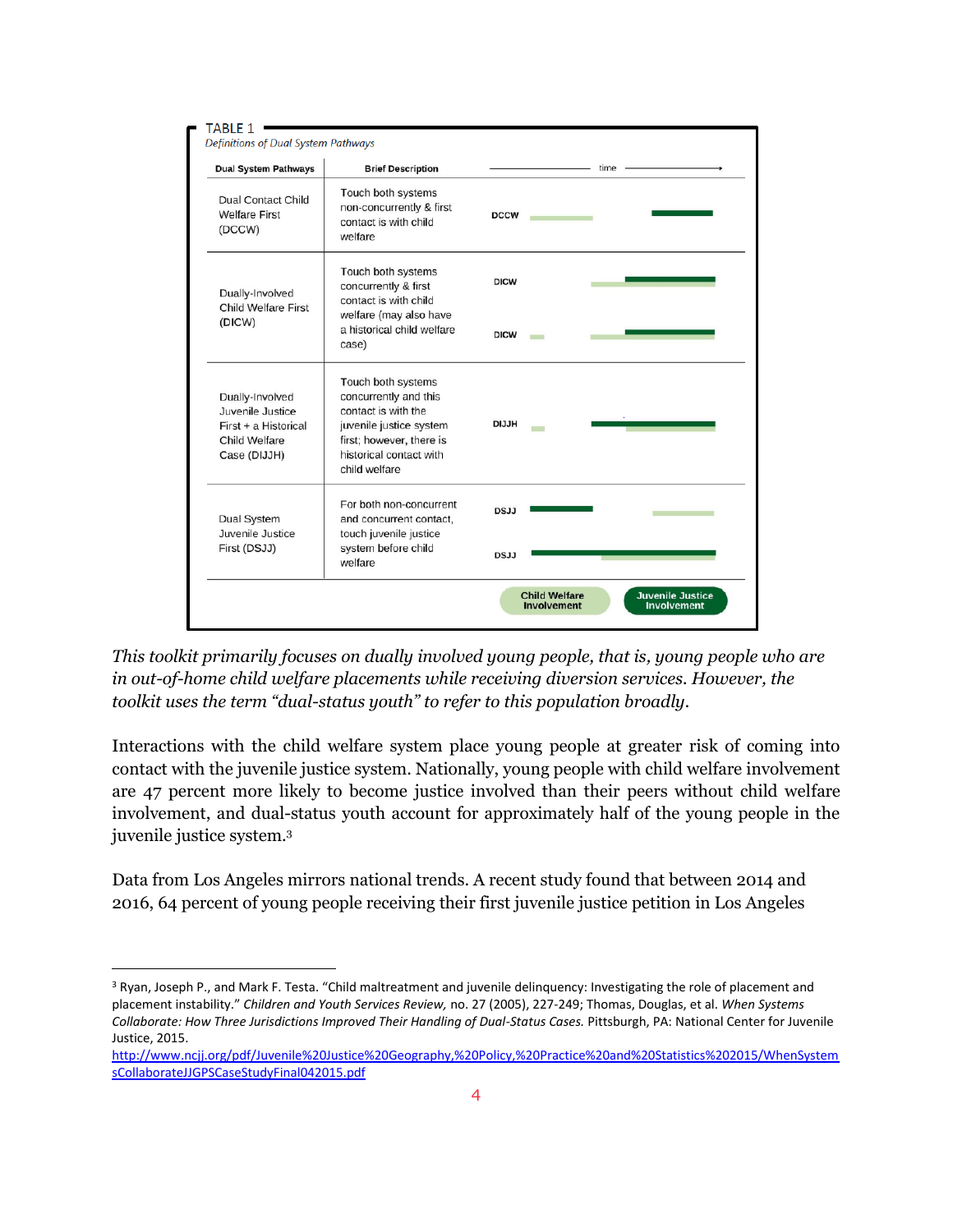County were dual-system youth with at least one prior child welfare investigation. <sup>4</sup> A variety of factors contribute to this disproportionality. Young people in the child welfare system are under frequent supervision and attention as a result of their child welfare involvement, which means that illegal behaviors are more likely to be noticed and reported. In addition, child welfare systems across the country have struggled to fully address young people's needs following experiences of trauma. When young people are not connected to the resources they need or want, they may engage in survival behaviors to meet their basic needs, which can also result in contact with the juvenile justice system.

Too often, systems rely on punitive responses, including engaging law enforcement, in response to normal trauma responses. For example, young people who have experienced sexual violence may cope with that trauma by using substances or alcohol, skipping school, or running away. When these behaviors go unrecognized as trauma responses, they can be categorized as disorderly or harmful behaviors that result in arrest and/or detention.

This is especially true in congregate settings, where staff often rely on law enforcement to respond to concerning behaviors, including running away or interpersonal conflict. National research has found that youth with at least one congregate care placement are more than twice as likely to be arrested as youth in family-based foster care placements. 5

Importantly, the impact of youth crossing over to the juvenile justice system has lasting effects. Dual-status youth tend to stay in care longer, face education challenges, need more government support, and have increased contact with the adult criminal justice system. 6

#### **Child Welfare Involvement Leads to Deeper Juvenile Justice Involvement**

Young people in the child welfare system are not only more likely to enter the juvenile justice system, they are also more likely to stay in the system. Nationally, youth at the deepest end of the juvenile justice continuum (i.e., secure placement) are 42 times more likely to be dually involved than their peers who receive diversion. <sup>7</sup> In Los Angeles, a study found that dual-system

<sup>5</sup> Ryan, Joseph P., Jane Marie Marshall, Denise Herz, and Pedro M. Hernandez. "Juvenile delinquency in child welfare: Investigating group home effects." *Children and Youth Services Review*, no. 30 (2008), 1088-1099.

<sup>6</sup> Miller, Alexandra, and Lisa Pilnik. *Never Too Early: Moving Upstream to Prevent Juvenile Justice, Child Welfare, and Dual System Involvement.* Georgetown University: McCourt School for Public Policy, Center for Juvenile Justice Reform, 2021. <https://georgetown.app.box.com/s/u8lznq3kuyw4kpjqzqpdl2ar7wuma701>

<sup>7</sup> Herz, Denise, Philip Lee, Lorrie Lutz, Macon Stewart, John Tuell, Janet Wiig, Shay Bilchik, and Edward Kelley. *Addressing the Needs of Multi-System Youth: Strengthening the Connection between Child Welfare and Juvenile Justice.* Washington, DC: Center for Juvenile Justice Reform and the Robert F. Kennedy Children's Action Corps, 2012.

[https://www.njjn.org/uploads/digital-library/Addressing-the-Needs-of-MultiSystem-Youth-Strengthening-the-Connection](https://www.njjn.org/uploads/digital-library/Addressing-the-Needs-of-MultiSystem-Youth-Strengthening-the-Connection-between-Child-Welfare-and-Juvenile-Justice-CJJR-3.1.12.pdf)[between-Child-Welfare-and-Juvenile-Justice-CJJR-3.1.12.pdf;](https://www.njjn.org/uploads/digital-library/Addressing-the-Needs-of-MultiSystem-Youth-Strengthening-the-Connection-between-Child-Welfare-and-Juvenile-Justice-CJJR-3.1.12.pdf) Halemba, Gregory L., Gene C. Siegel, Rachael D. Lord, and Susanna Zawacki. *Arizona Dual Jurisdiction Study.* Pittsburgh, PA: National Center for Juvenile Justice, 2004. [http://www.ncjj.org/pdf/azdual\\_juri.pdf.](http://www.ncjj.org/pdf/azdual_juri.pdf)

<sup>4</sup> Herz et al., 2021.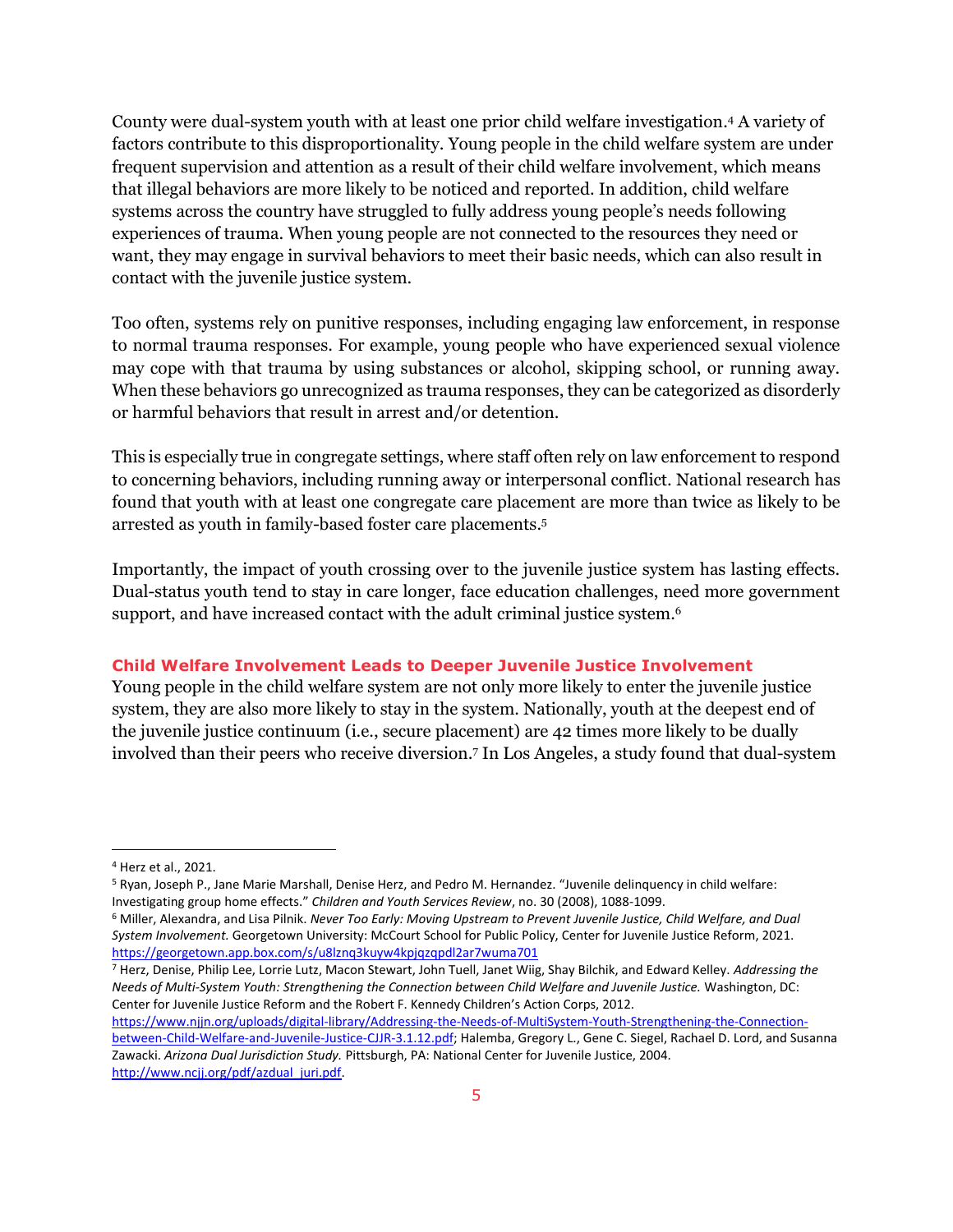youth were more likely to be detained following arrest compared to youth without child welfare involvement. 8

Once young people come into contact with the juvenile justice system, there are a number of reasons why child welfare involvement can exacerbate the consequences and prolong system involvement. These reasons include:

- **Biases prevent young people from accessing diversion.** Confinement decisions are influenced by system actors' perceptions of a young person's support network and stability within their community. Young people in child welfare, particularly those in out-of-home placements, are often less likely to have parents or guardians show up to support them in court, contributing to a narrative that young people in child welfare lack the stability necessary for community supervision or diversion.
- **Available programming in the diversion continuum assumes or requires a certain level of stability.** Diversion programming often assumes or requires that young people have stable housing and/or consistent parental involvement. For example, certain therapeutic models require young people to comply with fixed service schedules or frequency of program contact that is difficult for young people who are unstably housed or moving between child welfare placements. Others may require consistent engagement from parents, which can be difficult to coordinate for young people not living at home.
- **Inability to comply with court orders.** The lack of stability youth experience when in out-of-home child welfare placements and while experiencing frequent placement changes can make it difficult to keep a consistent schedule and can result in disruption of school, programming, and other court and probation requirements, including court appearances. This can lead to confinement for violations of probation or court orders.

## **Spotlight on Girls of Color and Gender-Expansive Youth**

Girls and gender-expansive youth, particularly those of color, are disproportionately likely to cross over into the juvenile justice system once they are in child welfare. Nationally, girls make up less than 25 percent of the juvenile justice population, but they are 37-47 percent of youth who cross over from child welfare. In Los Angeles, girls are twice as likely as boys to be dual-status, and girls of color are at particular risk: 80 percent of Black girls and 75 percent of Latinx girls receiving their first juvenile justice petition had at least one child welfare investigation, compared to 69 percent of white girls and 69 percent of Black boys.<sup>9</sup> Data on sexual orientation, gender identity and expression (SOGIE) are not often systematically collected. But lesbian, gay, bisexual, queer, trans, and gender nonconforming (LGBQ/TGNC) youth are overrepresented in foster care and are at higher risk of

<sup>&</sup>lt;sup>8</sup> Herz et al., 2021. Dual system youth were more likely to be detained following their arrest than all juvenile justice only youth (43.1% compared to 32.3%).

<sup>&</sup>lt;sup>9</sup> Ibid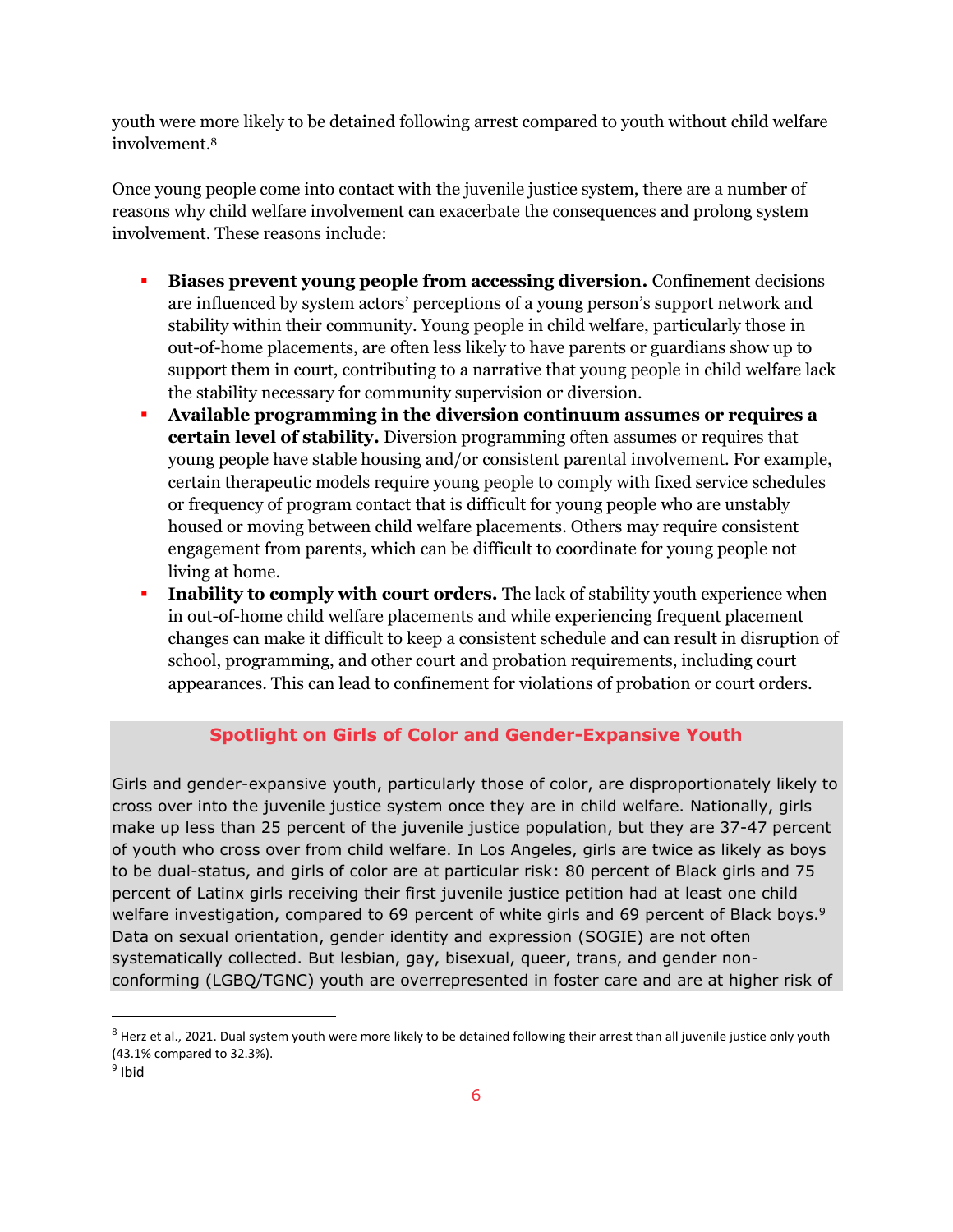family rejection, running away, and homelessness—all factors in increasing their likelihood of incarceration.

Gender, sexuality, and race are important factors that affect how girls and genderexpansive youth of color interact with systems, as well as their pathways into the juvenile justice system:

- Child welfare systems often struggle to find supportive placements for adolescents, but gender and sexuality create additional challenges. For girls of color and LGBQ/TGNC youth in particular, this can result in frequent placement changes or long stays in settings that are intended to be temporary, which can be further destabilizing.
- Research shows that adults view Black girls as more knowledgeable about sex, less likely to experience pain, and in less need of comfort than their white peers. These perceptions can and do influence staff responses to girls' behaviors, especially in residential settings, leading girls of color to experience less support and more punitive responses. 10
- Paternalism across systems can also influence confinement decisions for girls and gender-expansive youth. When child welfare systems feel that they can't keep girls safe, they may rely on the juvenile justice system to provide a higher level of care and restriction of movement. This is particularly true when there are concerns regarding trafficking.
- For youth who are pregnant or parenting, minor missteps can result in child welfare staff threatening to remove young parents from their children. $11$

# <span id="page-7-0"></span>Understanding the Unique Context and Challenges Facing Young People in Congregate Care Settings

# <span id="page-7-1"></span>Congregate Care Places Barriers on Self-Determination

Congregate care settings can cause harm and pose significant barriers to self-determination. As a diversion provider, you have an opportunity to support young people in developing the skills

<https://genderjusticeandopportunity.georgetown.edu/wp-content/uploads/2020/06/girlhood-interrupted.pdf.>

<sup>10</sup> Epstein, Rebecca, Jamilia J. Blake, and Thalia González. *Girlhood Interrupted: The Erasure of Black Girls' Childhood.*  Washington, DC: Georgetown Law Center on Poverty and Inequality, 2017.

<sup>11</sup> For more information, see: Wall-Wieler, Elizabeth, Marni Brownell, Deepa Singal, Nathan Nickel, and Leslie L. Roos. "The cycle of child protection services involvement: A cohort study of adolescent mothers." *Pediatrics,* vol. 141, 6 (2018); Courtney, Mark. E., Amy Dworsky, Gretchen Ruth, Tom Keller, Judy Havlicek, and Noel Bost. *Midwest Evaluation of the Adult Functioning of Former Foster Youth: Outcomes at Age 19.* Chicago: Chapin Hall, 2005[. https://www.chapinhall.org/wp](https://www.chapinhall.org/wp-content/uploads/Courtney_Midwest-Evaluation-Adult-Functioning_Report_2005.pdf)[content/uploads/Courtney\\_Midwest-Evaluation-Adult-Functioning\\_Report\\_2005.pdf](https://www.chapinhall.org/wp-content/uploads/Courtney_Midwest-Evaluation-Adult-Functioning_Report_2005.pdf)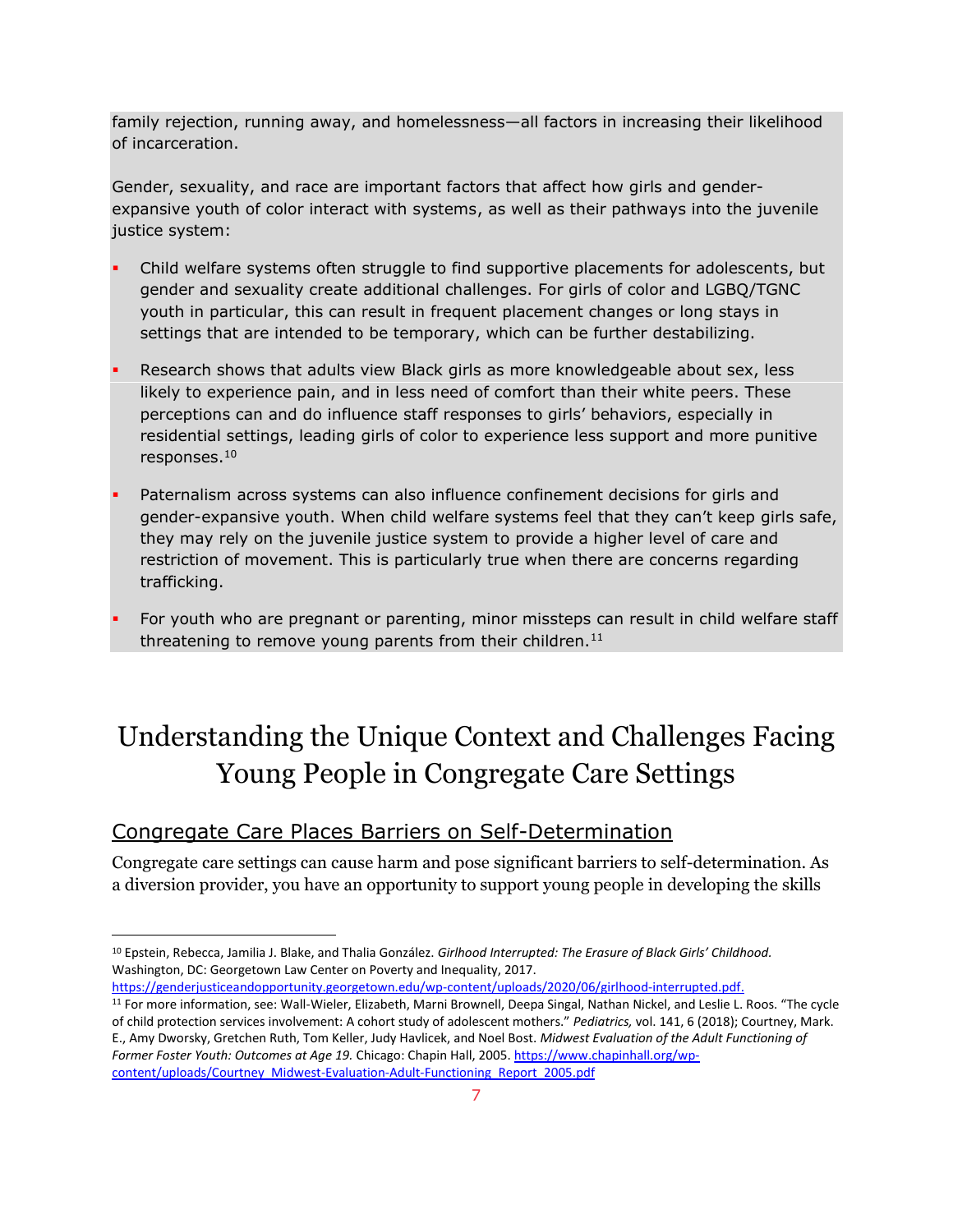and strategies they need to advocate for themselves and achieve their goals. System-involved youth can feel disempowered as decision makers in their lives, especially in systems that do not regularly consider their input. This is particularly true for young people in congregate care. The act of removing a child from their home without input or notice is fundamentally traumatizing and negates their ability to have a say in where they live, reducing their autonomy over their school, communities, and relationships. For youth of color, LGBQ/TGNC youth, and youth experiencing commercial sexual exploitation or trafficking, congregate placements can be of particular concern, as staff in congregate care are not always well trained to provide specialized supports to these specific populations. Other staff-related issues, including high turnover rates, also serve as unique challenges for youth in congregate settings. Staffing changes lead to a lack of continuity in case management, disrupt rapport, and create opportunities for young people to lose their chance at having input in the decisions affecting their lives.

# <span id="page-8-0"></span>Common Goals for Young People in Congregate Care

Allowing young people to make decisions about their lives—including where they live, what programs they attend, and what goals they have for their future—signals that their thoughts, needs, and wants are important. It creates opportunities for them to build confidence, leadership, and decision-making skills, and allows them to meet their goals and improve their overall wellbeing. Although every young person will have different goals, there are several themes that commonly emerge when setting goals with young people in congregate settings. 12

### **Normalcy**

Young people often describe how congregate care settings and child welfare involvement prevent them from having normal childhood and adolescent experiences. Common elements of barriers include:

- Limited access to new and positive activities. Adolescence is a time when young people develop greater autonomy and critical skills related to balancing fun and personal time with work and school. Youth in congregate care, however, face significant systemic barriers to fully participating in extracurricular activities, after-school jobs, dating, and going out with friends, activities that can expose youth in congregate care to new, positive experiences and introduce skills like conflict resolution, teamwork, critical thinking, and time management.
- **Rigid rules and schedules.** Congregate care settings typically require young people to follow a schedule with limited flexibility, significantly limiting the spheres of their lives

 $12$  These themes are compiled based on Vera's experiences working directly with young people across the country. These themes are reinforced and echoed in publications, including: Dierkhising, Carly B., Kate Walker Brown, Mae Ackerman-Brimberg, and Allison Newcombe. *Commercially Sexually Exploited Girls and Young Women Involved in Child Welfare and Juvenile Justice in Los Angeles County: An Exploration of Evaluation of Placement Experiences and Services Received.* Los Angeles, CA: California State University and National Center for Youth Law, 2018. [https://youthlaw.org/wp-content/uploads/2018/11/CSEC-Research-Report\\_Placement-Exp-Svcs-Recd\\_\\_NCYL\\_Cal-](https://youthlaw.org/wp-content/uploads/2018/11/CSEC-Research-Report_Placement-Exp-Svcs-Recd__NCYL_Cal-State.pdf)[State.pdf](https://youthlaw.org/wp-content/uploads/2018/11/CSEC-Research-Report_Placement-Exp-Svcs-Recd__NCYL_Cal-State.pdf)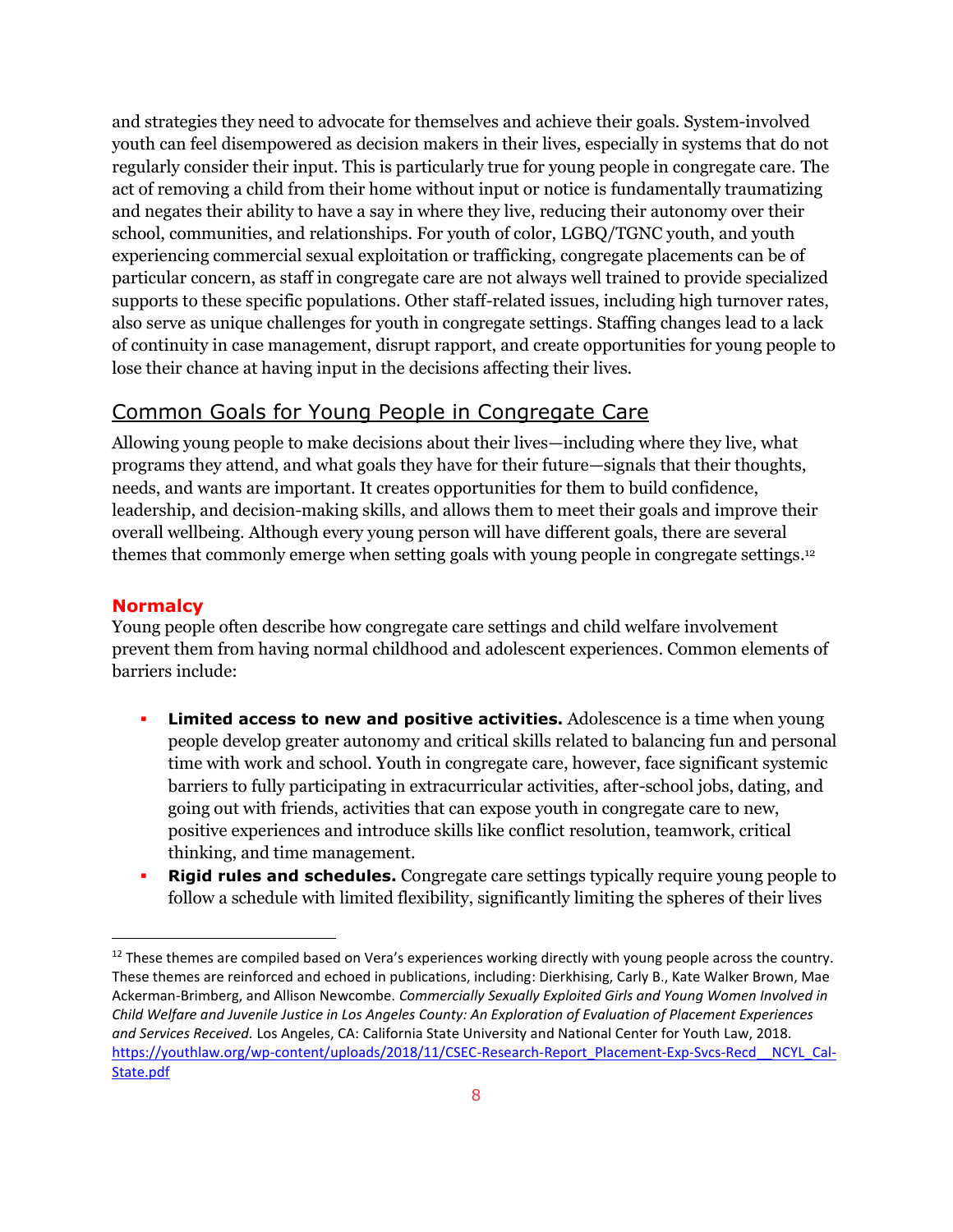over which young people have basic decision-making autonomy. They may have little to no say about what food they eat, when they shower, what hygiene products they can use, when or whether they can go to a friend's house or have friends come over, or when they can talk to or visit their family and other natural support networks.

- **Lack of privacy.** Privacy can be difficult to find in communal living settings. With a mix of so many personalities and individual past experiences in one shared space, some level of privacy is even more important for young people to relax and have a form of respite. Lack of consistent access to private spaces or being able to decide when to be alone can contribute to a chaotic environment that acts as a pressure cooker for conflict and stress, further adding to the already uniquely stressful living environment of congregate care.
- Lack of unstructured or fun time. Child welfare systems often place a strong emphasis on therapy and participation in time-consuming clinical treatment models aimed at addressing trauma and mental health. However, less emphasis is placed on facilitating normal adolescent development activities that can be very powerful in combatting mental health symptoms and creating positive connections. For youth in care, coordinating the rigid schedules of group home life with other service-related appointments can be tedious and create the overwhelming feeling of being engaged in programming around the clock. Helping youth find a balance between traditional forms of care and healing and normative connections to community is essential.

#### **Building Authentic Relationships**

Authentic relationships both with peers and adult mentors is a commonly held goal and protective factor for young people in child welfare placements. Barriers to building these types of relationships in congregate settings include:

- **Feeling that staff are not invested in their lives.** A study focused on girls experiencing commercial sexual exploitation found that many young people in Los Angeles speak fondly about their positive relationships with staff in congregate care settings, and some report still being in contact with staff with whom they built supportive, healthy relationships.<sup>13</sup> However, congregate settings are not always conducive to fostering meaningful, supportive relationships with adults. That same study found that young people in congregate placements reported feeling that staff interest in their lives and success was limited and that staff were "in it for a paycheck."<sup>14</sup>
- Placements are intended to be time-limited. Out-of-home care, particularly in STRTPs, is intended to be time-limited and aimed at facilitating a return to family-based care. Although young people may develop strong relationships with staff while they are in group home placements, it can be difficult to maintain those relationships as they transition out of placement.

<sup>13</sup> Dierkhising et al., 2018.

 $14$  Ibid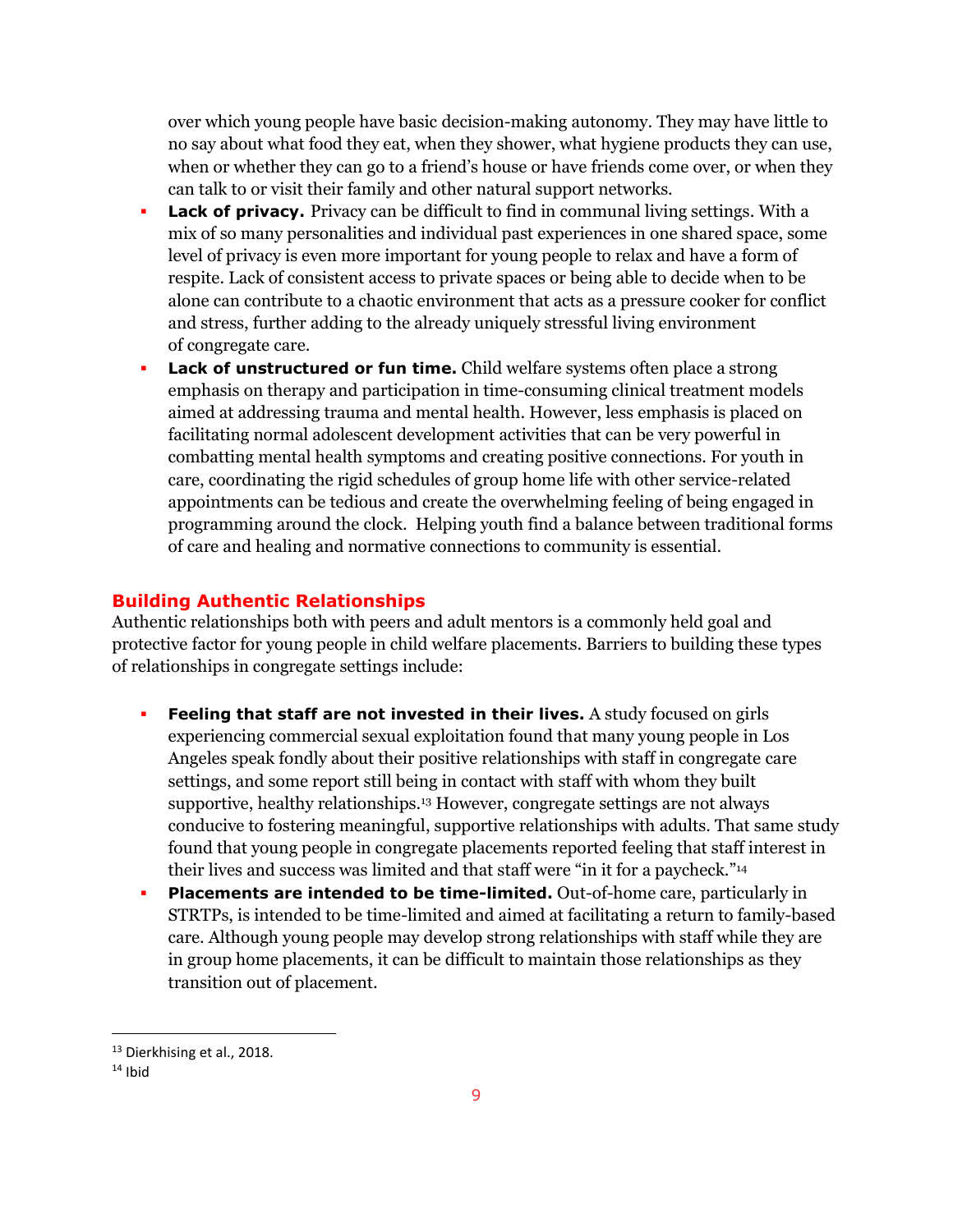## **Independence**

Being prepared to live independently is a common goal, particularly among older youth, and depending on the placement type, a necessity for housing stability. Foundational barriers for youth accomplishing this goal while in congregate care include:

- **Lack of Preparation for Living Independently.** Transitioning to independent living requires some level of preparation and skill development. For older youth, it is critically important to develop these skills and reach financial independence, since they typically exit care through independent living placements or aging out. Young people need to navigate obtaining IDs and other important documents, registering for school, managing money, securing a lease, and maintaining an independent living placement. Supporting youth in obtaining their independence can help reduce a young person's inclination to seek support from harmful sources like an exploiter and/or engage in survival crimes.
- **Lack of support as young people transition out of congregate settings.** Youth in congregate care settings often rely on the individual knowledge and support of the congregate care staff and their DCFS case worker. Ideally, staff would provide guidance and mentorship, helping youth identify resources and navigate systems. However, this does not always happen. For example, a survey of girls in Los Angeles congregate care placements found that they consistently felt they were left to fend for themselves.<sup>15</sup>

## **Completing Education**

Young people in congregate care face unique barriers to completing their education, including:

- **Punitive threats and reactions.** Some young people have reported feelings of isolation and humiliation in response to harassment from school staff due to their dependency cases. In some instances, schools may threaten to contact child welfare case managers as a means to control young people's behavior in school.
- **Youth are not considered experts in their lives.** Child welfare case workers may push young people toward certain higher education tracks (e.g., vocational school vs. community college vs. four-year college programs) that may or may not align with the young person's goals.

# <span id="page-10-0"></span>Practical Tips for Youth Diversion Providers to Consider When Advocating for Young People in Congregate Care

As diversion providers, you have the opportunity to support young people in achieving their goals and help them navigate some of the unique barriers created by congregate care settings. Below are several practical tips regarding engaging with young people, considering a range of programs and services, engaging with congregate care staff, and connecting young people to existing resources.

 $15$  Ibid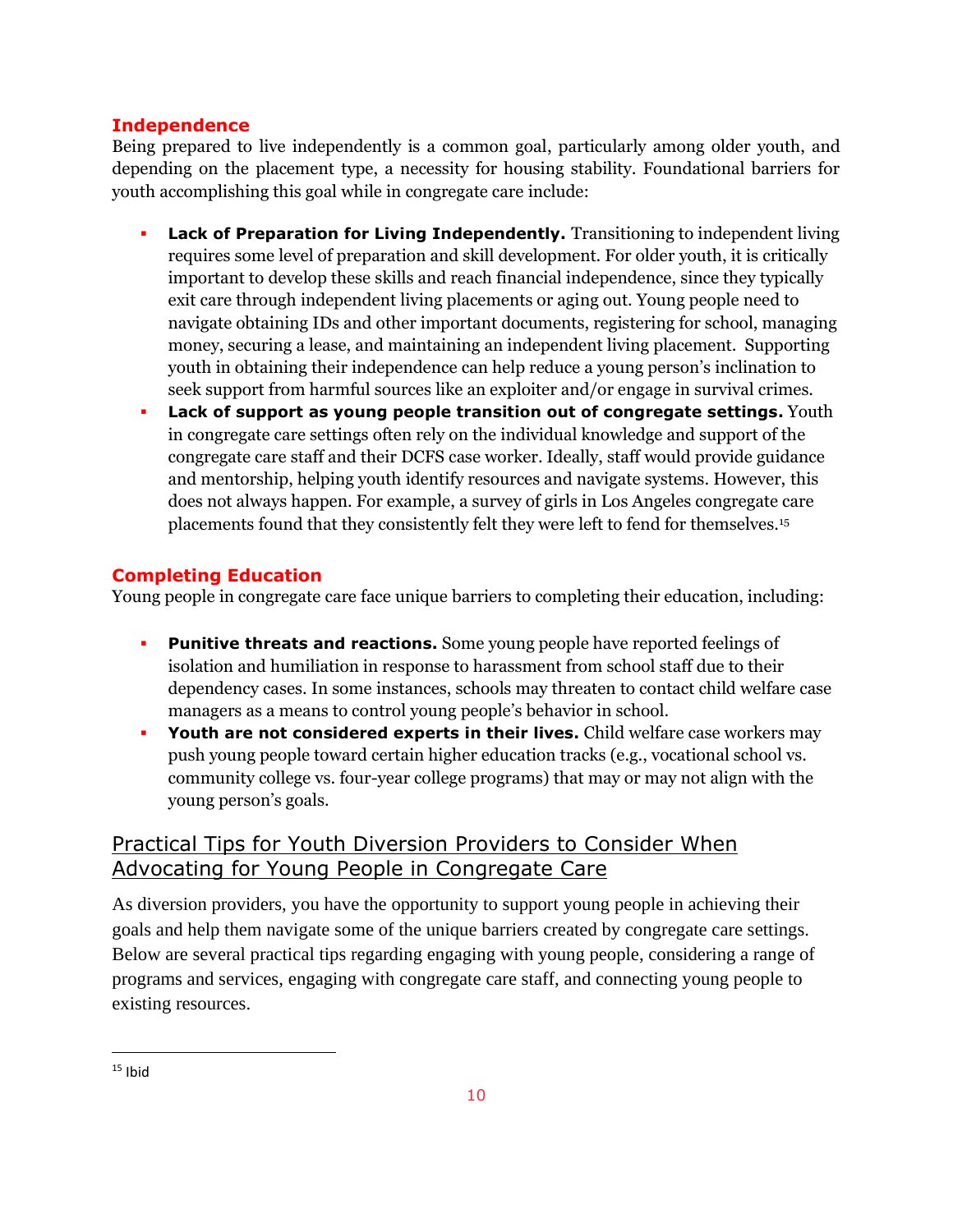### **Youth Engagement**

- Be transparent with young people about the structure and duration of the diversion program so they know what to expect from the relationship. This is particularly important if access to your case manager will end when diversion services end. Maintaining accountability for yourself and the youth will be important in developing a trustworthy relationship with them. You should keep agreements made with youth and clearly communicate about changes to the plan. It's important to establish consistent lines of communication while creating an operating rhythm.
- Youth in congregate care have likely experienced many adults entering and leaving their lives. Case workers and care managers may have treated them like a problem in need of a solution or as just another case file. Showing up differently by expressing genuine interest in their lives, actively listening, asking questions, and remembering details can help foster a more positive connection.
- Often, youth are told what they have done wrong or where they need to improve. You can take a strength-based approach, highlighting what young people are doing well and collaborating with them to identify ways to use their strengths to solve challenges that continue to surface.
- Keep in mind that youth are more than their dependency or justice case(s), and they should receive holistic, unbiased support. Regularly examine and practice removing your expectations of where youth should be emotionally, academically, behaviorally, conversationally, and/or mentally to help you to meet youth at their level.

#### **Service Offerings**

- Young people in congregate care settings typically have access to traditional clinical mental health interventions, but there may still be gaps in support around basic grounding or decompressing techniques that you can help fill. For example, you can work with a young person to use deep breathing exercises, journaling, or identifying anchoring phrases to support them in de-escalating or grounding during moments of stress. This is particularly important in cases where there is not an opportunity for the young person to create their own personal or private space within a congregate care setting.
- Child welfare should be providing basic needs for young people in STRTPs, including physical health care and caretaker support, but you should still check in with young people about those services. For example, a young person might be on a waitlist for a mental health service, but you can offer similar services immediately.
- Child welfare will work with parents and relative caregivers who may be able to serve as placement locations, but they do not actively work to keep young people in contact with other extended relatives or support systems, such as chosen family members, supportive teachers, or other adult mentors. In addition, although DCFS offers family or caregiver supports, they may have difficulties engaging with parents and family members due to family concerns or skepticism around engaging with the child welfare system. You may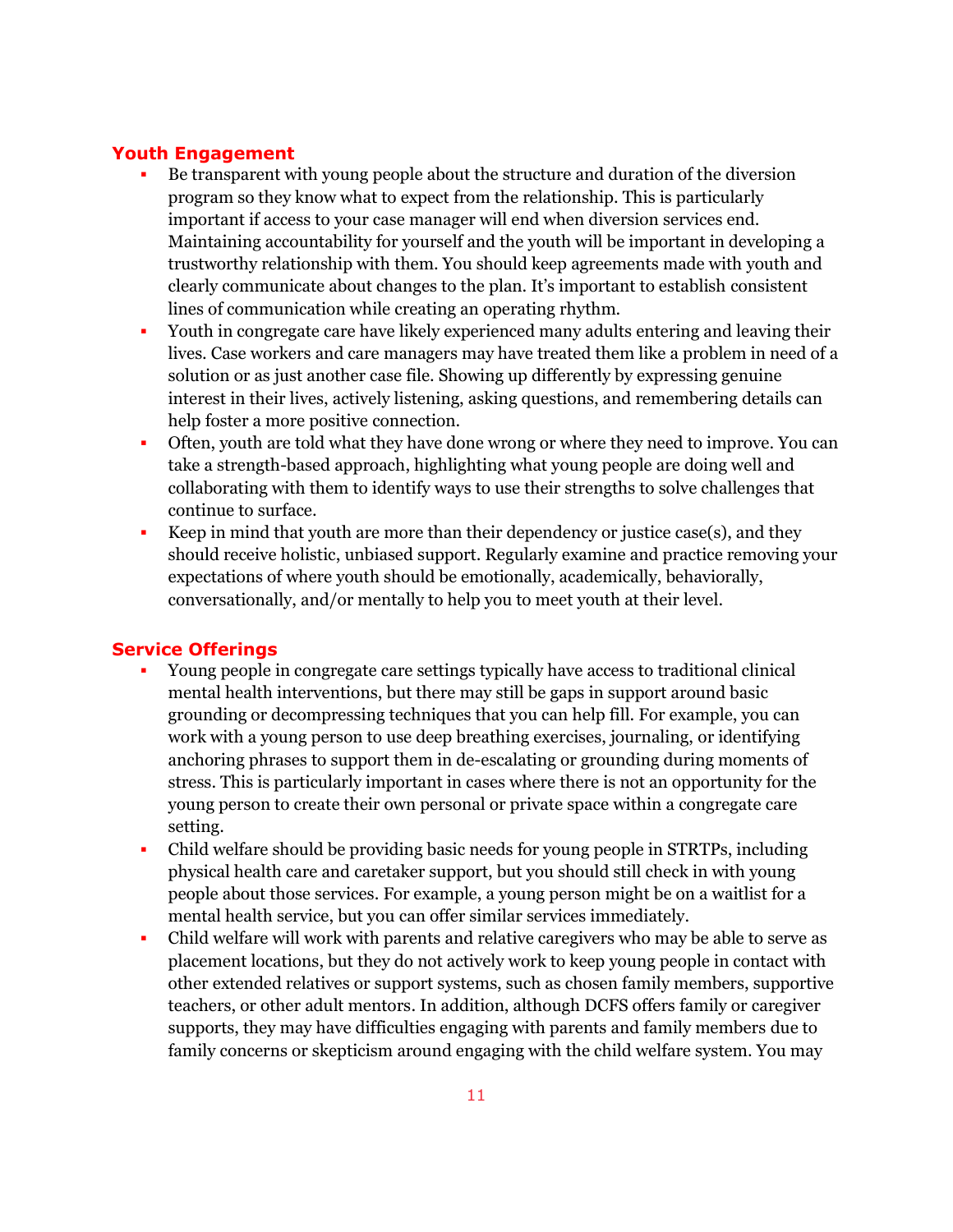be better suited to provide some level of support, and you can work with young people if they identify a goal of building or maintaining relationships with specific adults or peers in their lives.

- Many system-involved young people, particularly girls and gender-expansive youth, disclose not only physical or sexual abuse, but also the complicity of public systems in either perpetuating the abuse or failing to respond in a way that was meaningful. For some young people, organizing around these issues can be healing and therapeutic. You can support young people by connecting them with opportunities to engage in organizing and advocacy work pushing for meaningful systemic change. For example, young people may be interested in lobby days to support legislation that would impact young people in the child welfare system. If a young person is actively experiencing discrimination within a congregate setting, you can also contact the [foster care ombudsman.](https://fosteryouthhelp.ca.gov/)
- In partnership with youth, you can create maintainable, independent financial goals for youth to work toward to build confidence, experience, self-sufficiency, and agency. For youth with longer-term savings goals, this can include creating smaller weekly saving goals or opening a bank account.
- **·** In addition to traditional academic support services, youth may benefit from having an adult who can call the school or advocate on their behalf. Just make sure you do not inadvertently reveal that you are engaged with the young person due to law enforcement contact, as that can create bias. For instance, instead of identifying yourself as a diversion provider, you may opt to identify as a mentor to the youth.
- Small changes can make a big difference. For example, you can consider changing the time or frequency of services to allow more free time for everyday recreational activities and hanging out with friends. Flexibility and free time are often hard to come by for youth in congregate care due to the logistics of managing school, service participation, facility rules and schedules, and other requirements.

### **Engaging with Congregate Care Staff**

- Young people in congregate care settings are highly dependent on staff discretion or decision authority to be able to participate in activities. You can help manage information sharing and build rapport by reaching out to staff to remind them when you are meeting with a young person, especially if the meeting will take place outside the group home.
- If young people are facing significant challenges in advocating for themselves, or if staff respond negatively or punitively to their advocacy, you can support the young person in exploring avenues of accountability. This may include helping youth file a complaint against a staff member or getting an investigation started. If they are unsure of where to start, you can talk to their Children's Law Center (CLC) attorney or reach out to the [foster care ombudsman.](https://fosteryouthhelp.ca.gov/)
- As your relationship with staff in the group home grows and strengthens, you can identify potential opportunities to collaborate with staff and youth to increase youth input in basic decisions about the facility. Wherever possible, you can remind congregate care staff that participation in normal adolescent activities should not be considered a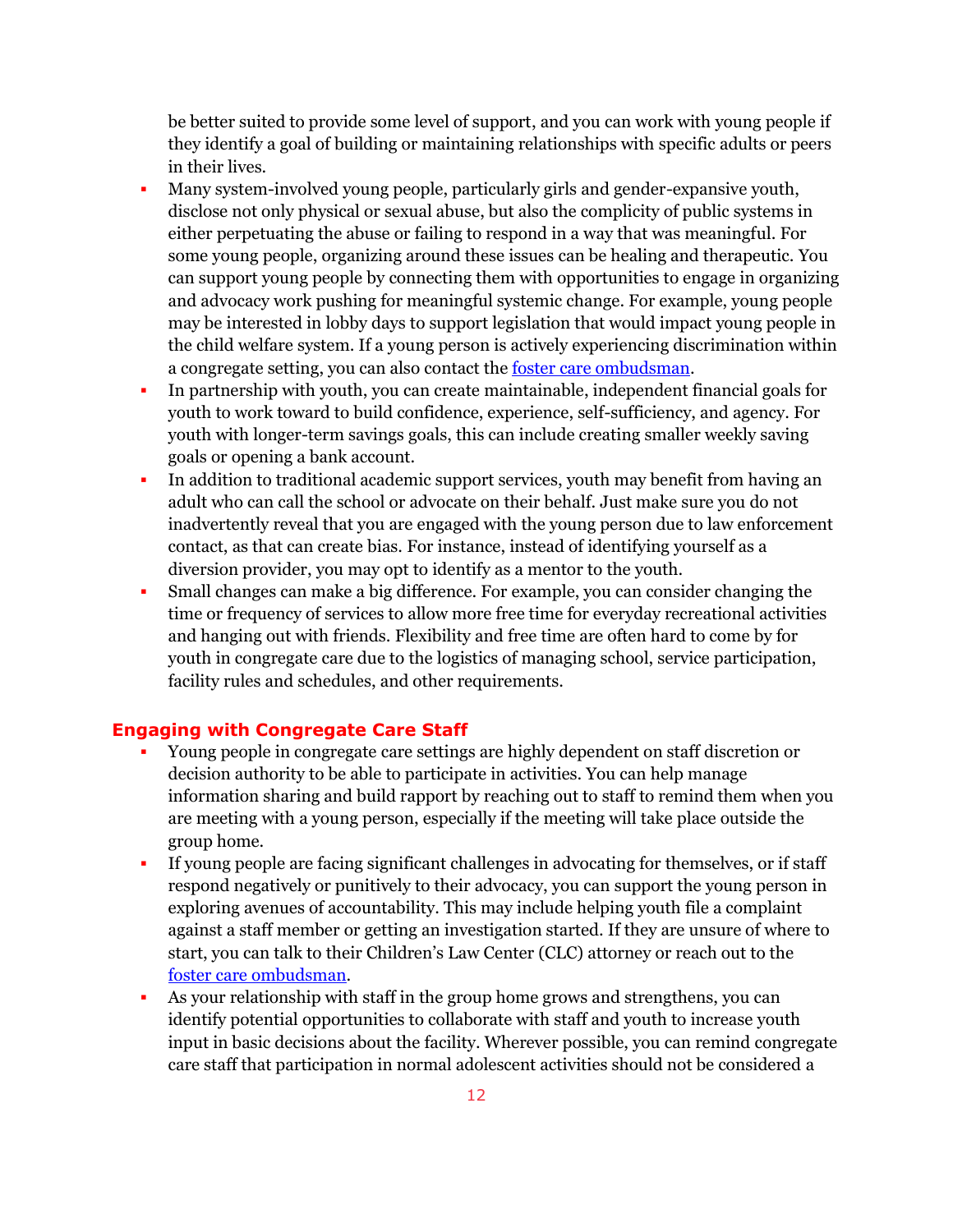privilege and therefore shouldn't be granted as a reward for good behavior or immediately removed as a form of punishment.

▪ You can support the young person in advocating for changes within the facility, particularly around requests for increased privacy. Actions as simple as putting a room divider or curtain up to divide beds in a shared space, designating a space that youth can use to decompress or relax (for example, a tranquility or mediation room), or allowing access to phones and headphones in youth's rooms so they can "tune out," are all strategies you can support youth in presenting to congregate care staff. It's helpful to emphasize to staff that these types of small interventions or changes may help young people self-regulate and address trauma responses before they have an external reaction, reducing conflict and preventing future contact with law enforcement. This approach squarely places these suggestions within the purview of a diversion provider.

### **Understanding Existing Resources**

- California offers various grants and protection of rights to youth who have gone through the child welfare system; however, these resources come with some limitations and restrictions. Appendix A includes an overview of the major resources available and links to websites with additional information.
- Some funding is available to cover independent living expenses, including security deposits, apartment application fees, and other housing-related expenses.
- There are also resources to cover costs associated with education, but funding will not necessarily cover full tuition for college. More information is available in Appendix A.

#### **Pregnant and Parenting Youth in Congregate Care**

It is not uncommon for youth to enter the child welfare system while pregnant and/or parenting, or to become pregnant while in care. For these youth, there are additional factors to consider when providing support. For instance, some pregnant and parenting youth face additional obstacles, ranging from unsolicited parenting advice from staff to being threatened with dependency cases. Parent-child placements may also operate very differently than other placement options. These factors are particularly salient for youth in girls' placements, who are more likely to have children with them while in care or to be in specialized parent-child group home settings.

It is important to note that in 2018, the Los Angeles Board of Supervisors approved a motion committing the county to reducing and ultimately ending the incarceration of all pregnant girls. If you are working with a pregnant youth at risk of being placed in detention, there may be additional points of advocacy you can discuss with your YDD program manager and CLC attorneys.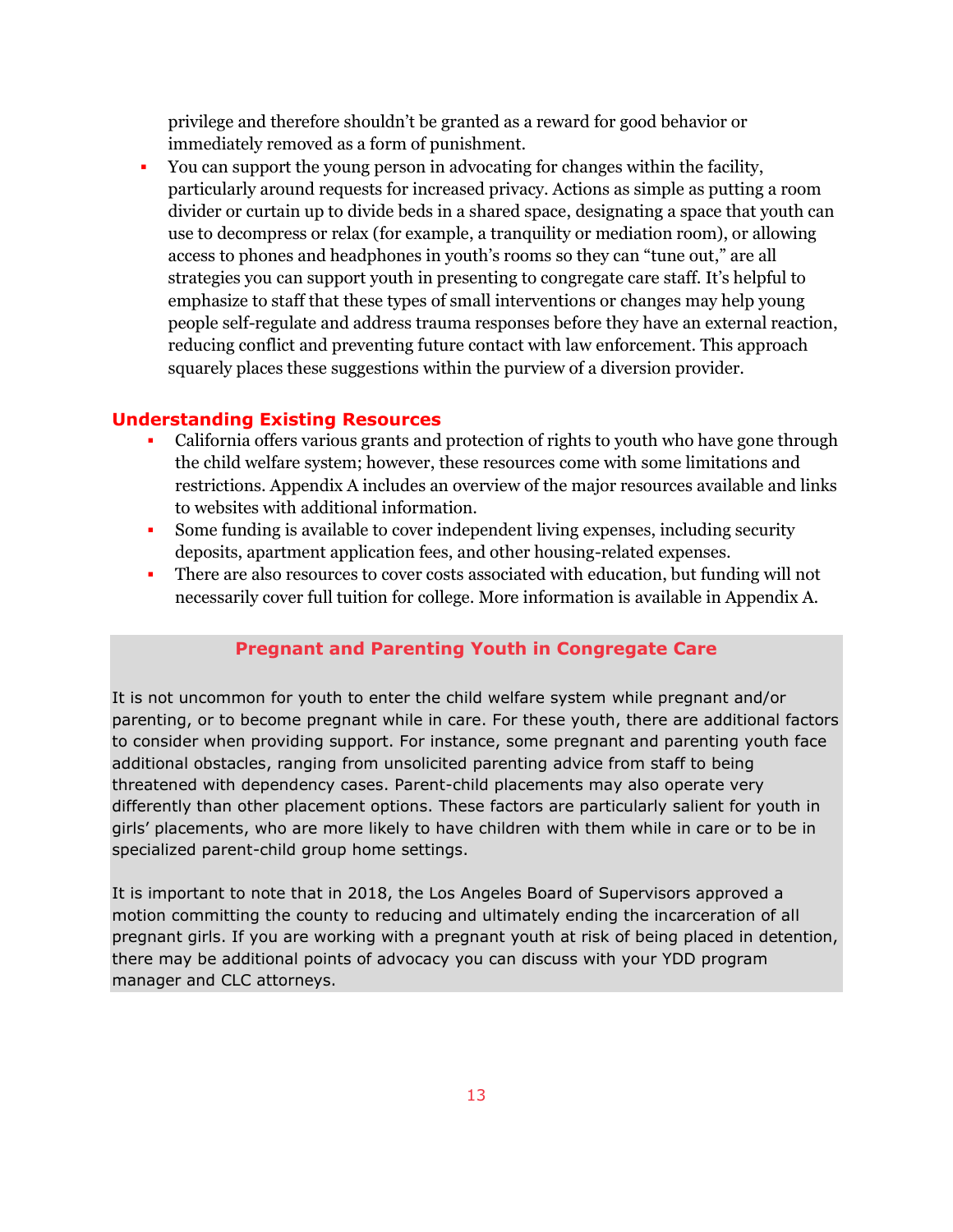# <span id="page-14-0"></span>Recommendations for YDD Providers on Increasing Participation and Success of Child Welfare-Involved Youth in Diversion Programming

# <span id="page-14-1"></span>Increasing Referrals from Law Enforcement and Congregate Care Partners

Among law enforcement and congregate care providers, bias coupled with lack of knowledge about diversion programming can result in fewer diversion referrals for young people with child welfare involvement. <sup>16</sup> Although Los Angeles's current diversion protocol specifies that law enforcement officers are not required to and should not ask young people for their child welfare status, law enforcement may still become aware of a young person's status. This is particularly likely for young people in congregate care settings. Law enforcement often has frequent interactions with congregate care providers in their precincts and have likely responded to calls from staff in the past. Conflict within congregate care settings is a leading cause of law enforcement contact for young people living in those settings, and local officers may recognize the names of young people in congregate care from previous interactions at the group home. Building a strong relationship with congregate care providers in your geographic area may help bolster relationships and increase referrals.

*Note: Law enforcement diversion protocols vary by geographic region. If your partner law enforcement agency requires consent from a guardian prior to making a referral, this strategy will be particularly important. In these cases, law enforcement will reach out to congregate care staff to discuss diversion options before making referrals to you, and you won't be able to engage in direct outreach to young people or staff to advocate for participation in diversion programming. If congregate care providers are aware of diversion services and understand their effectiveness, they will be more likely to encourage young people to consider diversion, provide consent when required, and provide contact information to law enforcement.*

#### **Proactive Outreach to Congregate Settings**

Congregate care providers are more likely to use and cooperate with service providers they know and trust, and this is particularly true for programming offered outside of the group home. Staff who are unaware of the program or the provider, or who lack information on the effectiveness of diversion for youth in child welfare, may be less likely to cooperate with or consent to diversion services. A layer of complexity is added when law enforcement contact was initiated by the group home in response to an incident in the home or due to runaway behavior.

<sup>16</sup> Conger, Dylan, and Timothy Ross. *Reducing the Foster Care Bis in Juvenile Detention Decisions: The Impact of Project Confirm.*  New York, NY: Vera Institute of Justice, 2001.

[https://www.vera.org/downloads/Publications/reducing-the-foster-care-bias-in-juvenile-detention-decisions-the-impact-of](https://www.vera.org/downloads/Publications/reducing-the-foster-care-bias-in-juvenile-detention-decisions-the-impact-of-project-confirm/legacy_downloads/Foster_care_bias.pdf)[project-confirm/legacy\\_downloads/Foster\\_care\\_bias.pdf;](https://www.vera.org/downloads/Publications/reducing-the-foster-care-bias-in-juvenile-detention-decisions-the-impact-of-project-confirm/legacy_downloads/Foster_care_bias.pdf) Ryan, Joseph P., Denise Herz, Pedro M. Hernandez, and Jane Marie Marshall. "Maltreatment and delinquency: Investigating child welfare bias in juvenile justice processing." *Children and Youth Services Review,* no. 29 (2007), 1035-1050.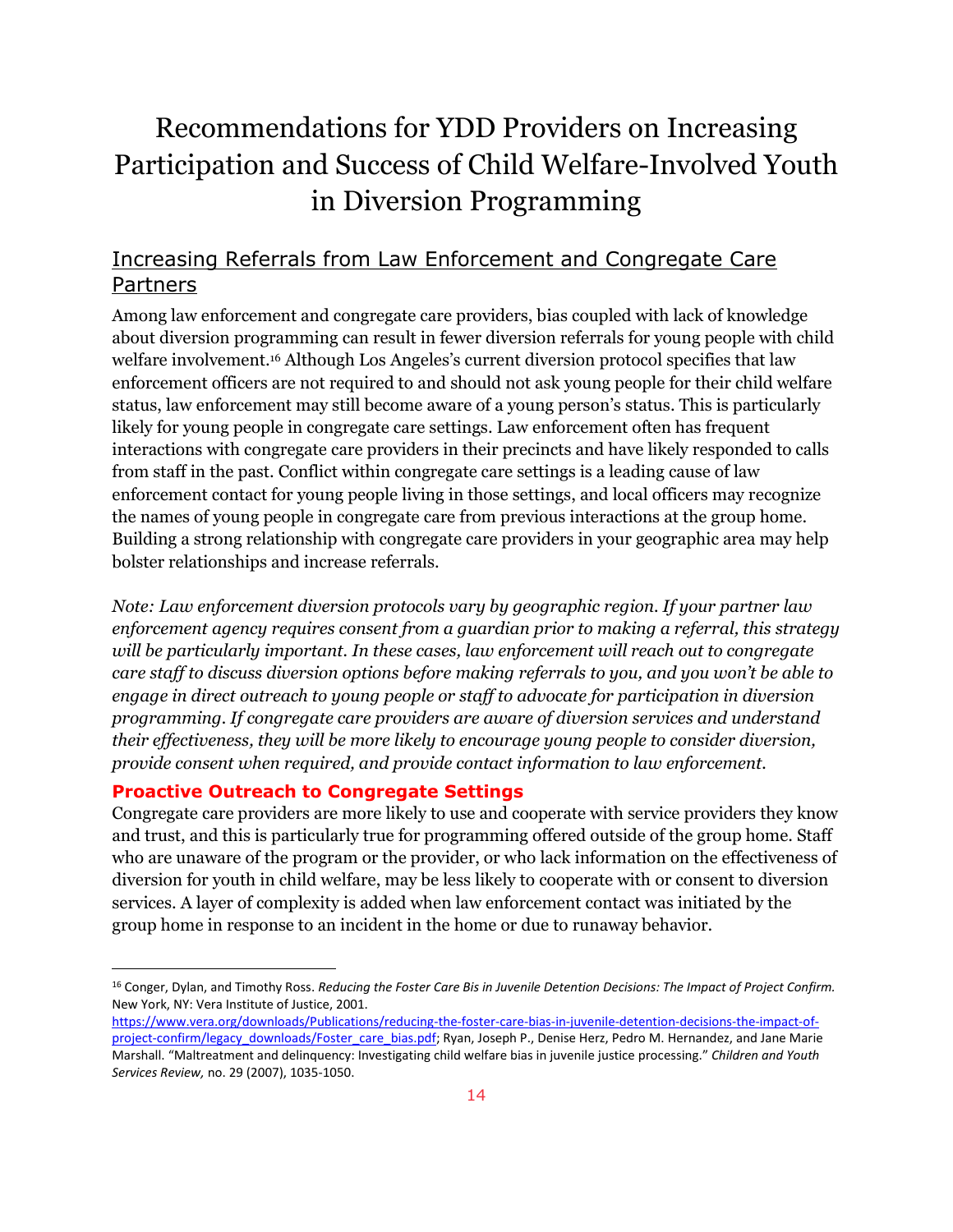Take steps to ensure that all levels of congregate care staff in your region are aware of the YDD diversion program, the types of support your organization offers to diverted youth, and the impact of the program. In addition to providing congregate staff with an overview of YDD diversion and the services you offer, it will benefit staff to hear basic information on the harms of juvenile justice involvement for youth in child welfare and to learn about YDD's role in mitigating these impacts and why community-based services are more effective than court involvement or incarceration. 17

It is particularly important to emphasize that diversion services are tailored and designed with the intent of reducing future system involvement. Congregate care providers will want to hear the ways in which diversion programming can improve outcomes for young people in congregate settings and help improve relationships among youth and staff by adding capacity to support young people's development, which ultimately reduces stress for everyone. You can point specifically to programming and services that can support young people in developing deescalation and self-regulation skills that can prevent future incidents in the group home.

Strategies you can use for outreach to congregate care include:

- For initial outreach, contact the executive director of the organization that runs the group home in your region. If the organization is a large social service agency with many types of programs, you may want to consider outreach to the program director responsible for residential programming in lieu of the executive director. Note that one organization may operate multiple group homes. In these cases, YDD can support you in working with your counterparts in other regions to conduct outreach together, prevent duplicate requests, and support collaborative efforts. If you have had challenges working with the congregate care provider in your region but another provider has had a positive experience, you may decide to have the other provider conduct the initial outreach. Remember to emphasize how you can improve outcomes for young people and better support staff by reducing stress and improving their relationships with young people.
- Consider asking the executive director to develop a clear protocol for line staff detailing who is responsible for providing consent for diversion services and emphasizing that the default should be to provide consent if the young person is interested in participating.
- Set up recurring meetings at least twice per year to maintain relationships and create space to discuss how things are going on the ground. Although line staff in congregate settings experience high levels of turnover, executive director roles are typically more stable, and developing a strong relationship will allow for continued engagement.
- Since executive directors often have limited involvement in the day-to-day operations of congregate care settings, you can also request to meet with supervisors and staff in the group home in your region. You can request these meetings directly with staff or go

<sup>&</sup>lt;sup>17</sup> Note that YDD is also considering a recommendation to develop a basic training document that providers can customize.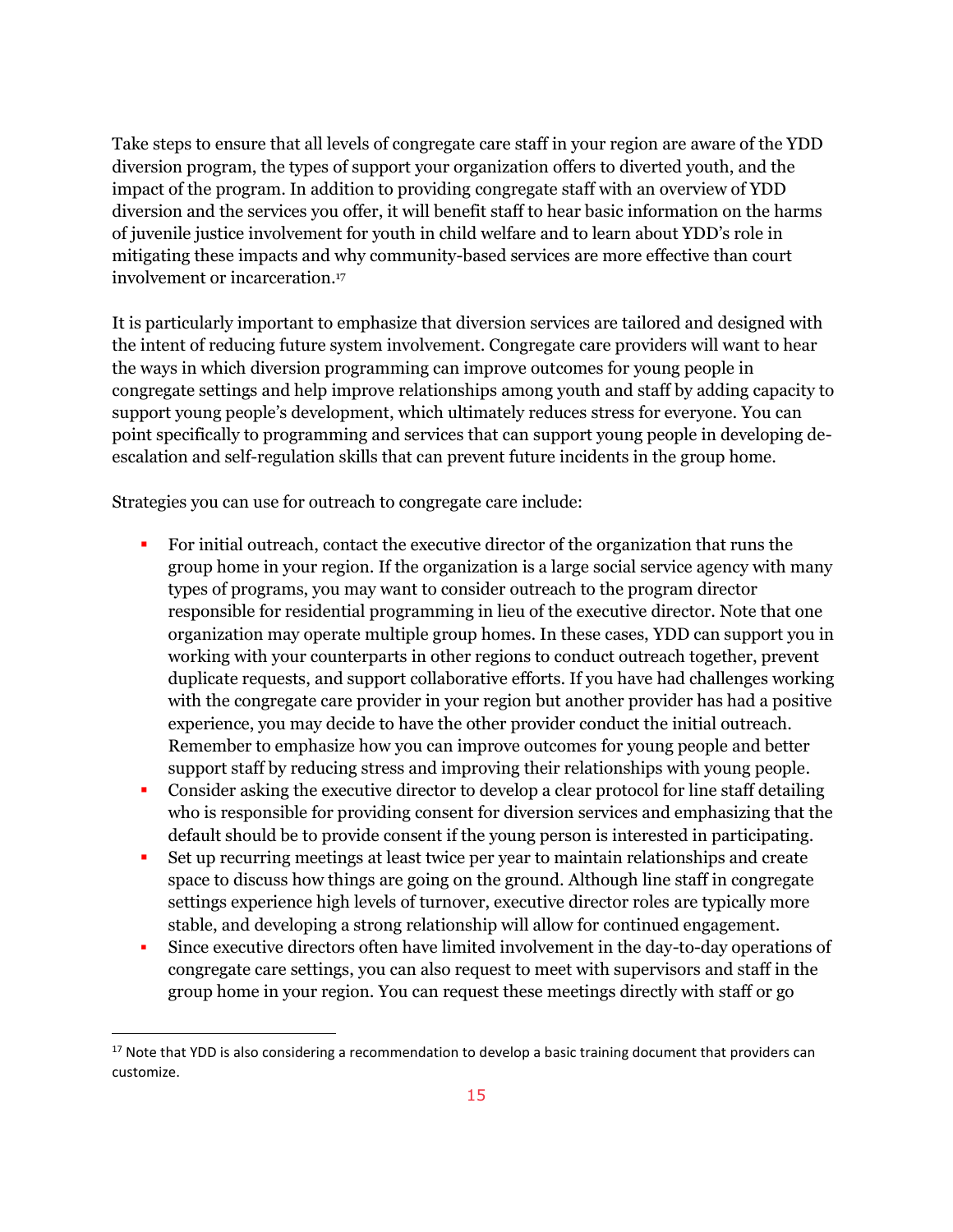through the executive director of the organization. One strategy is to inquire about upcoming professional development, trainings, or community outreach days and request to join to share an overview of your programming. Given the turnover among direct service staff and possible changes in your own service offerings, try to connect with each congregate care placement in your area twice per year.

▪ In addition to meetings and presentations directly to staff, or if you are experiencing delays or challenges in setting up meetings, share YDD flyers with congregate care staff and ask them to post these in staff rooms and in other places where programming brochures are displayed*.* 

#### **Joint Outreach to Law Enforcement**

Because law enforcement often has frequent contact with congregate care providers, an outreach strategy to law enforcement in tandem with congregate care providers to advocate for increased referrals may be more effective than raising these conversations with your law enforcement partners alone.

If you have already established positive relationships with congregate care providers and determined that staff are aligned with your approach, they can be strong champions for diversion. You can invite congregate care providers to join one of your regular meetings with law enforcement to co-present on the diversion process as it relates to young people in congregate care. In this discussion, emphasize your willingness to work with youth in congregate settings, as well as the willingness of congregate care providers to support diversion services for young people in their care.

#### **Open Communication with Law Enforcement**

Having transparent conversations with your law enforcement partners about any hesitancies they have in making referrals can begin a dialogue and help you identify points of advocacy. Consider adding a standing item to your quarterly partnership meetings to specifically discuss referrals for young people with child welfare involvement. Some law enforcement partners have agreed to share data on the young people they determined were unsuitable for diversion. But whether or not your law enforcement partner is willing to share data, you can use this as an opportunity for a deeper conversation around how suitability decisions are being made and whether child welfare involvement plays a role in those decisions.

Conversations with some YDD providers indicate that law enforcement may be worried that placement disruptions or runaway/absent without official leave (AWOL) from congregate care settings will make diversion services more challenging. Let law enforcement know YDD will work closely with child welfare providers to support continuing diversion services following placement changes. This is a place where joint presentations with congregate care staff can be particularly effective to foster stronger relationships and collaboration among law enforcement, congregate care staff, and YDD providers.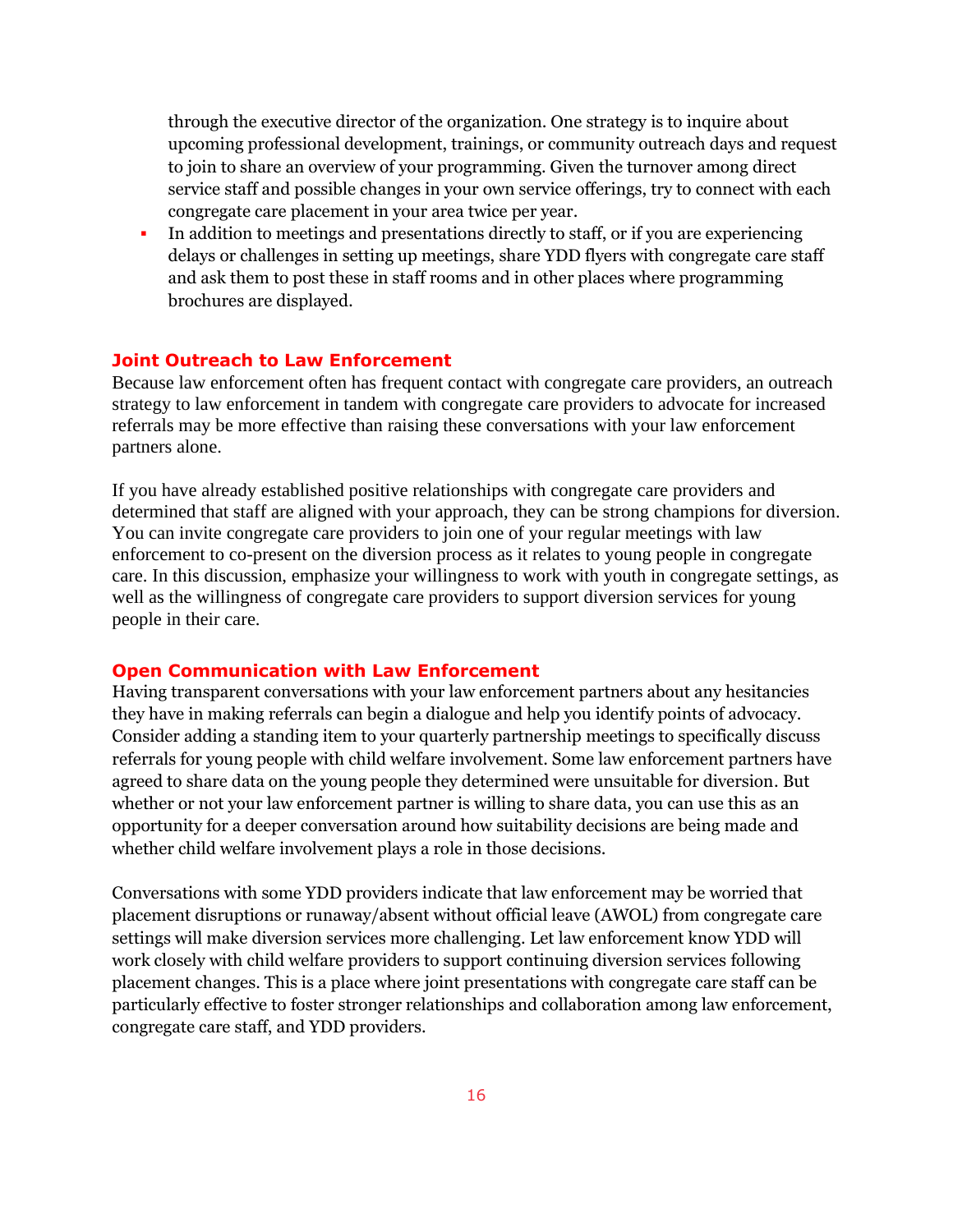### **Spotlight: Los Angeles Commercial Sexual Exploitation of Children (CSEC) Protocol**

In 2013, a multi-agency taskforce comprised of the Probation Department, Department of Child and Family Services, Department of Mental Health, Department of Public Health, Department of Health Services, Los Angeles County Sheriff's Department, and Public Services developed the Law Enforcement First Responder Protocol for CSEC. The goal of this protocol is to create a quick, coordinated, service-based response whenever law enforcement encounters a young person suspected or at risk of trafficking (also known as commercial sexual exploitation). The protocol was piloted with the Los Angeles County Sheriff's Department and a subset of local police departments and has now been expanded to all local police departments, fire departments, and medical first responders. The protocol requires law enforcement to report the case to the Child Protection Hotline and, within 90 minutes, connect the young person to a community-based advocate and specially trained staff with either Probation or DCFS, who identify emergency housing and provide case management for at least 90 days.

#### **Non-Diversion Programming for Young People in Congregate Settings**

YDD contracts do not currently allow funding for providers to offer services to young people without a law enforcement referral. However, if you have alternative funding, you can consider offering services to young people in your local congregate care settings outside of the context of diversion. This can help build trust and rapport with line staff, setting the groundwork for increased diversion referrals. Through this approach, you can develop relationships with young people that will be beneficial if they do have contact with law enforcement.

When offering services, consider that young people in congregate care often prefer programs that can be offered off-site in the community so they have opportunities for a change of scenery and can create needed boundaries between programming and their living environment. Services and programming that can be offered onsite, especially fun recreational supports or supports focused on building community in the group homes, can also be valuable. Offering onsite services during evening hours may be especially helpful, as the night shift tends to be when congregate settings are understaffed and when many conflicts arise.

Proactive services may also prevent law enforcement contact in the first place by providing strengthening protective factors and offering advocacy and services to youth most at risk of contact with law enforcement. Restorative services that build the skills and ability of staff and young people to work through conflict can be particularly effective at improving culture in the group home, preventing runaway behavior, and preventing the type of conflict among young people and staff that commonly leads to law enforcement contact.<sup>18</sup>

<sup>&</sup>lt;sup>18</sup> YDD is considering a recommendation to expand existing contracts to allow services to be provided to young people in congregate care without requiring a law enforcement referral, as well as expanding services for staff, including de-escalation and restorative training and support.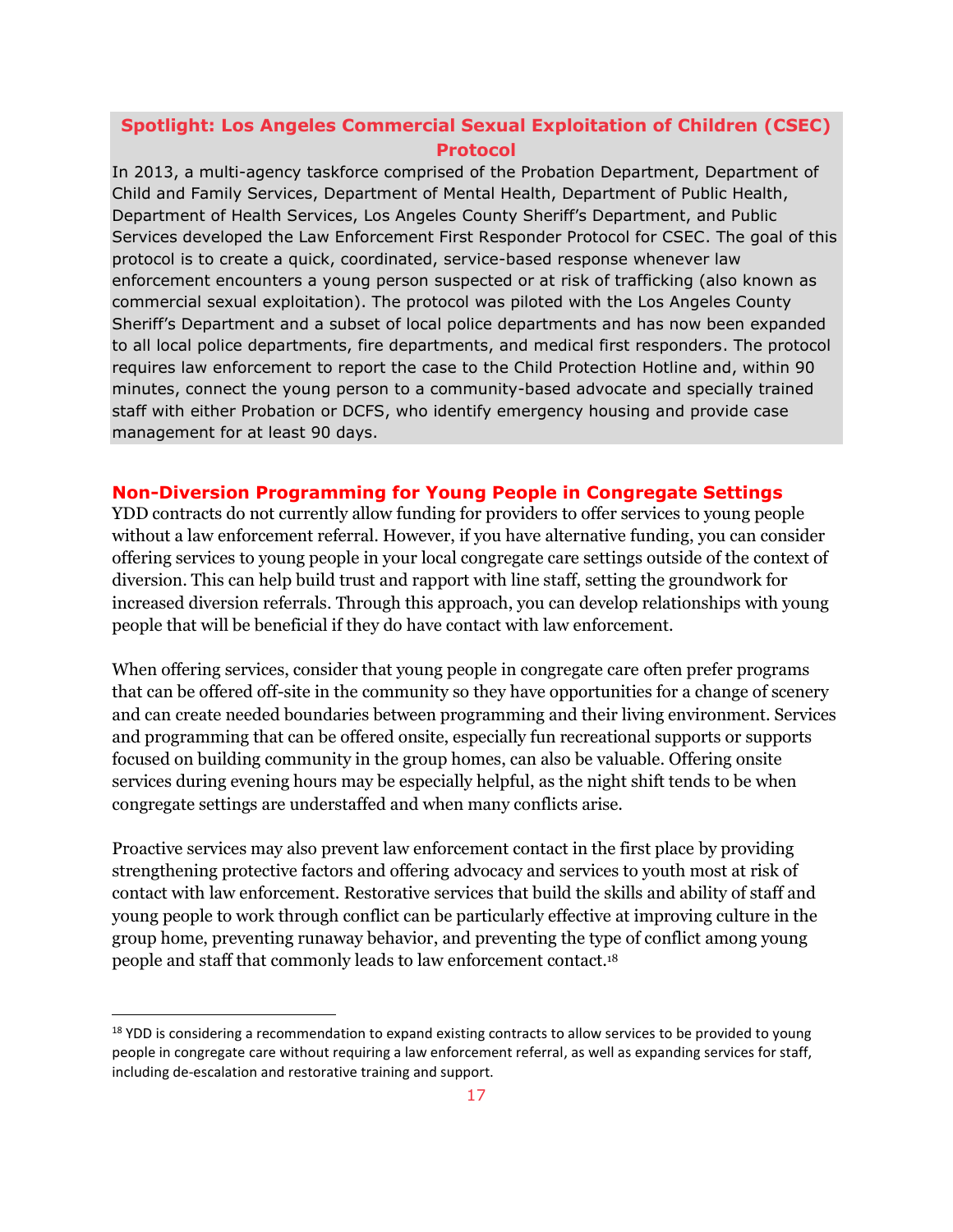### <span id="page-18-0"></span>Considerations for the Screening and Intake Process

Making initial contact, obtaining consent, and completing the intake assessment can be more challenging for young people in congregate care settings. The Los Angeles County Office of Child Protection's Dual-Status Youth Workgroup and its Delinquency Prevention Subcommittee created a protocol called the Dual-Status Youth Protocol, which governs procedures for youth who are referred to YDD who may be involved with child welfare. The full protocol, as well as a YDD-developed policy and procedures handbook, is availabl[e here.](https://docs.google.com/document/d/1DbvlQThHvKvO9jFXLb68bIji5R7yp--6RmdH0JRNrzk/edit?usp=sharing) Be sure to fully familiarize yourself with the protocol and have it on hand to use for any referral in which you think there might be child welfare involvement.

As noted in the Dual-Status Youth Protocol, there are two places on the diversion referral form that could indicate that the young person is currently in a congregate setting: the location of the stop listed on the referral form (e.g., "group home" or "STRTP") and the parent or guardian relationship listed on the referral form (e.g., congregate care staff, such as a "group home counselor"). As you get to know the young person, ask about DCFS involvement during intake and note any potential signs of DCFS involvement. Once you've identified that a young person has, or is likely to have, active child welfare involvement, contact CLC within 24 hours.

Some additional considerations for applying the Dual-Status Youth Protocol and conducting screening and intake with youth in congregate care include:

#### **Additional Effort for Initial Contact**

You may need to engage in additional advocacy to arrange initial screening calls with young people in congregate care settings. In these settings, phone access can be limited and may be at the discretion of staff or leveraged as an incentive for complying with rules and requirements within the group home. Know that if you are unable to reach a young person on their cell phone, their phone may have been taken away, and you will need to contact the group home directly to get in touch with them. You may need to make multiple attempts to reach the young person, including calling at different times of day when new staff are on duty. Furthermore, young people in child welfare custody may experience placement disruption with little or no warning, and the location information provided on a referral form may no longer be accurate. The CLC attorney can be a valuable resource in assisting with arranging an initial call and strategizing on more intensive outreach strategies.

YDD encourages allowing at least 30 days to enroll the young person in the diversion program, and protocol notes that you should refer the case back to law enforcement if you and the CLC attorney are unable to get in touch with the young person. However, successful engagement of youth in child welfare placements may require additional effort. Expect that contacting and enrolling young people with child welfare involvement, particularly those in congregate settings, will take more time. Consider working with the CLC attorney to ensure multiple attempts are made to contact the young person. If the CLC attorney is unable to contact the young person because they are AWOL, consider allowing some additional time to pass before referring the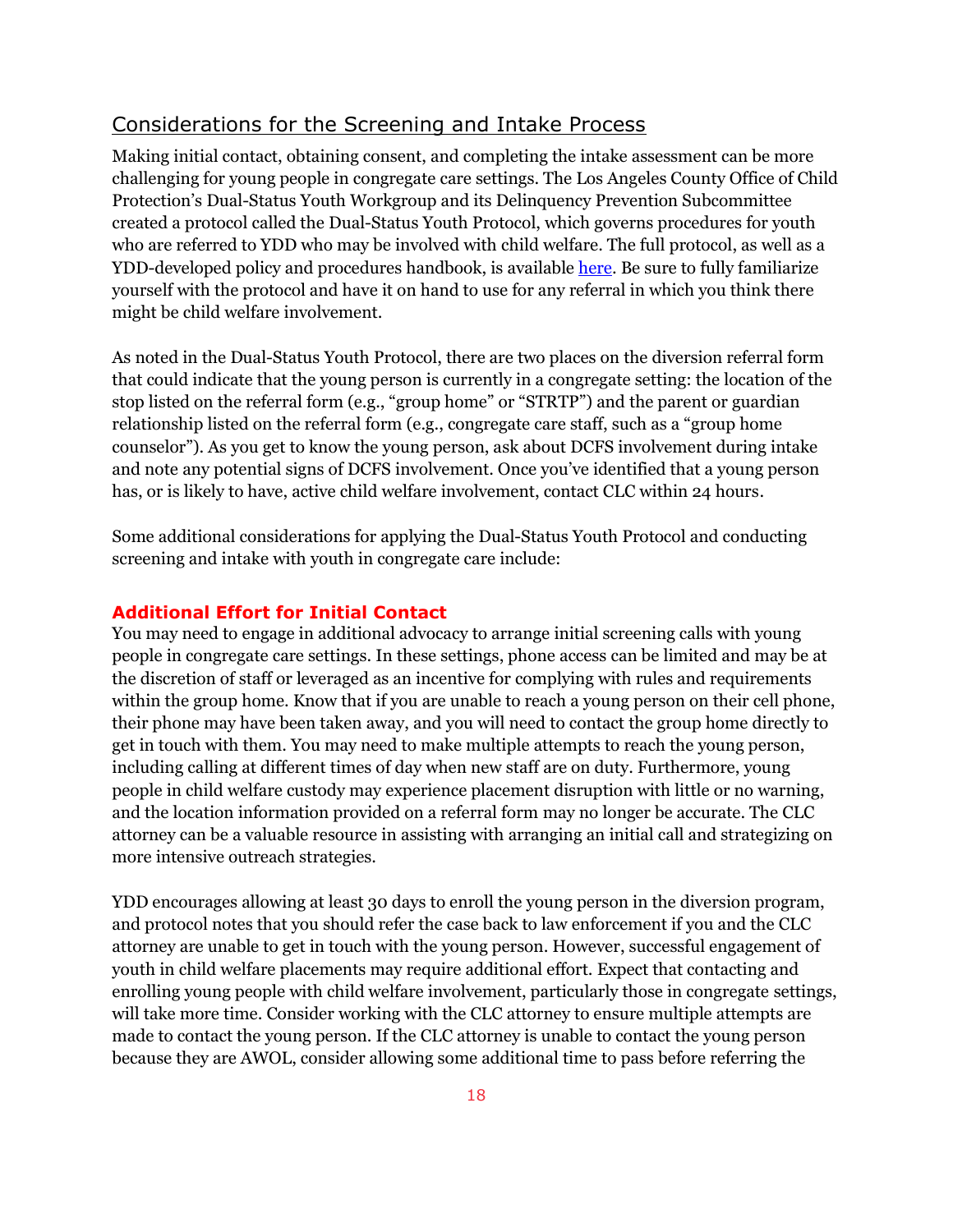case back to law enforcement, as this will give the young person more time to return to care and establish contact again.

## **Partnering with CLC Attorneys Before Conducting Intake**

CLC attorneys are well positioned to serve as a resource for engaging young people. Prioritize speaking with a CLC attorney prior to completing an intake in cases where a young person is in congregate care. There may be additional concerns or dynamics you should be aware of that could influence your intake conversation or approach. When speaking with the CLC attorney prior to conducting the intake, consider asking the following questions to get some additional information:

## *Note that these questions are intended to help you strategize with the CLC attorney about challenges and different approaches to working with staff. Do not use this as an opportunity to get details on the young persons' child welfare history.*

- How long has the young person been at this group home? Do they anticipate a placement change soon?
- Does the CLC attorney anticipate any challenges in partnering with group home staff? Red flags might include a previous history of conflicts or incidents in the group home, particularly those involving staff or that have resulted in law enforcement contact.
- Does the CLC attorney anticipate any challenges in partnering with the DCFS case worker if the young person requests to include them?
- What types of services is the young person already receiving through their DCFS case plan?
- What are the young person's goals?
- What does the CLC attorney think are the young person's strengths and challenges?
- Are there any interpersonal tips or considerations for engaging with this young person that the CLC attorney can share to support relationship building?

## **Advocating for Informal Referrals Where Possible**

On December 7, 2020, Los Angeles County District Attorney George Gascon issued a special directive implementing new protocols for deputy district attorneys in youth justice cases. The directive instructs prosecutors not to file charges in cases involving property damage or minor altercations with group home staff and foster parents.<sup>19</sup> If you receive a formal referral for a charge that falls into this category, advocate with your law enforcement partners to convert this to an informal referral, citing this new directive. Your YDD program manager can support you in this process.

<sup>&</sup>lt;sup>19</sup> See Special Directive 20-09: [https://da.lacounty.gov/sites/default/files/pdf/SPECIAL-DIRECTIVE-20-09.pdf;](https://da.lacounty.gov/sites/default/files/pdf/SPECIAL-DIRECTIVE-20-09.pdf) The Maryland Department of Juvenile Services has taken a similar approach, instituting a rule that youth would no longer be charged for incidents that occurred at residential treatment placements. Since establishing this rule, the department has decreased opportunities for crossover. For more information, see Miller, Alexandra, and Lisa Pilnik. *Never Too Early: Moving Upstream to*  Prevent Juvenile Justice, Child Welfare, and Dual System Involvement. Georgetown University: McCourt School for Public Policy, Center for Juvenile Justice Reform, 2021[. https://georgetown.app.box.com/s/u8lznq3kuyw4kpjqzqpdl2ar7wuma701](https://georgetown.app.box.com/s/u8lznq3kuyw4kpjqzqpdl2ar7wuma701)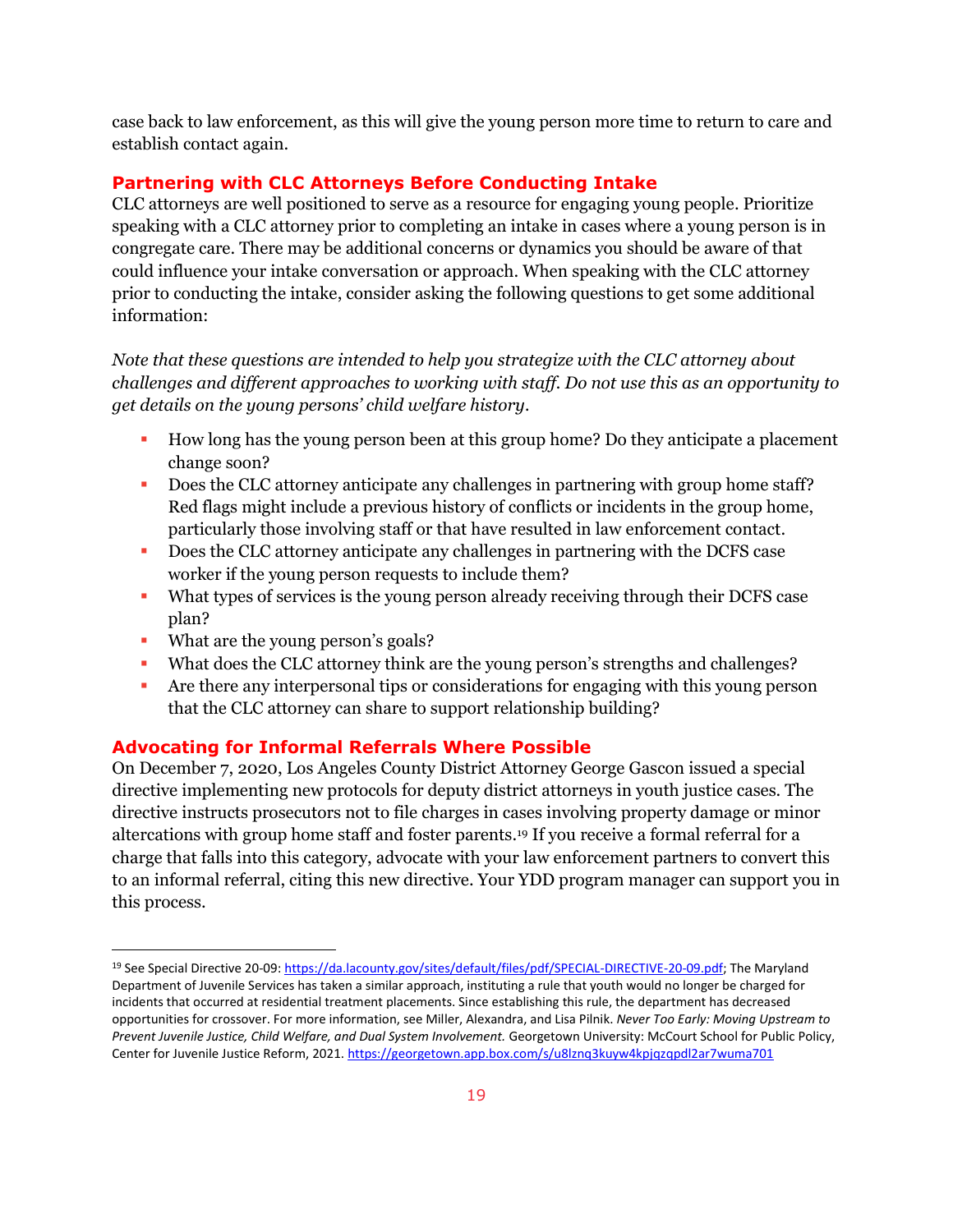#### **Consider Limited Privacy for Screening and Follow Up Meetings**

For youth in congregate care settings, it is highly unlikely that they will be participating in a diversion screening call without the group home staff being aware of it. In most cases, staff will be responsible for facilitating and setting up the phone call, Zoom, or in-person meeting space. In many cases, a representative from the group home will be the caregiver representative during the meeting. If staff are not present during the meeting, they may still be within hearing distance. You will need to be aware of and attuned to these dynamics and adjust screening questions with care, knowing that privacy is not guaranteed.

Conversations with young people in Los Angeles and across the country show that there is variability in rule enforcement and relationships with staff within congregate care settings. The young person you are working with may or may not have a close or trusted relationship with staff, and relationships will look different with different staff members. Remember that in some cases, the incident resulting in contact with law enforcement may have happened at the group home and/or been initiated by staff. One way to know that ahead of time is if the referral form from law enforcement lists "group home" or "STRTP" as the location of the stop.

Before conducting screening calls and intake meetings, ask the young person whether the conversation is private. They may not feel comfortable sharing information over the phone or during in-person meetings within the group home. If the young person is unable to complete the call in a private space, offer to complete the screening conversation in person at a location convenient for them where confidentiality can be assured.

Remember that young people in child welfare are often asked to tell their stories over and over again, particularly if there has been turnover in their case worker. This can be traumatic. To avoid retraumatizing young people, be sure to focus on the person's current life and future goals, rather than on previous placements and why they became involved with the child welfare system in the first place—unless the young person indicates that they would like to discuss this history.

#### **Challenges with Consent**

Participation in diversion services requires consent from the young person and their caregiver. For youth in congregate settings, their designated caregiver will typically be congregate care staff. Note that guardians for youth in child welfare placements, including congregate care settings, may not be able to withhold consent for the young person to participate in diversion. In any case where the young person consents but the caregiver does not, immediately contact YDD and the CLC attorney to discuss next steps and a strategy to obtain consent.

In cases where the CLC attorney is unable to assist with consent, you can reach out directly to the DCFS caseworker and/or the Court-Appointed Special Advocates (CASA). Be sure to discuss this option with the CLC attorney and the young person before reaching out. In any cases where consent is a challenge, even in cases where you are able to find a solution without involving YDD, notify YDD so that staff can track the frequency of these challenges and raise it with their counterparts at DCFS.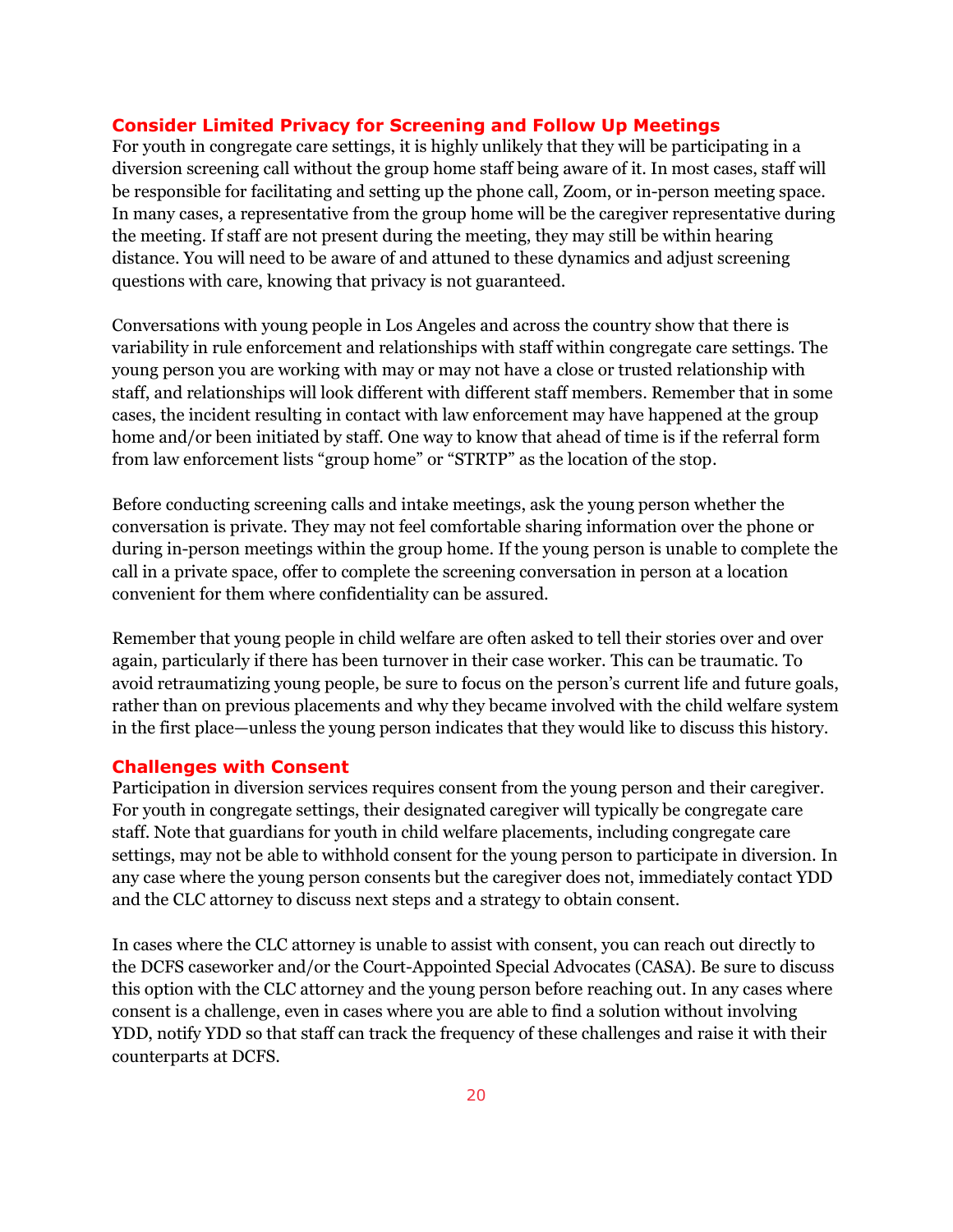#### **Spotlight: Court Appointed Special Advocates (CASA)**

Court Appointed Special Advocates are volunteers who receive intensive training and support to advocate for the best interests of children going through dependency proceedings and make recommendations to the court regarding decisions for the child. CASAs work to connect the young people they work with to support and advocacy services to address specific needs, including education, mental health, and physical health needs. In Los Angeles, CASAs can also advocate for youth in the juvenile justice system

#### **Navigating Placement Changes**

Youth in congregate settings experience frequent placement disruptions and may change placements while receiving diversion services. Law enforcement contact can be a trigger for placement change and could be used to advocate for a more intensive placement option—for example, transitioning from a family foster home to a congregate care setting. <sup>20</sup> When a placement change happens, it is possible that neither you nor the young person will have advance notice. Whenever you are informed of a placement change, immediately contact the CLC attorney, who can provide new contact information and any details on the placement change. Note that you will likely need to get consent from the young person's new placement location in order to continue services. If possible, ask the CLC attorney to flag any placement changes ahead of time so you may start forecasting and troubleshooting any potential case planning changes. If you know about an impending placement change, you can work with the staff of the group home to ensure that your services are included in the transition plan and shared with the new placement.

If the new placement is in a geographic area that would make it difficult to continue to provide services, contact your YDD program manager to discuss options. Also, consider the following questions to ensure that the young person is able to successfully complete diversion:

- Has the young person already substantially completed their care plan, even if there is some time remaining in the plan? If so, you can consider marking the case as complete and identifying referrals to community-based services closer to the young person's new placement.
- Is it possible to complete the care plan virtually? If the young person is able to (and interested in) participate in most of the identified programming and services virtually, you can advocate with new placement staff to continue to provide services on a virtual basis.
- Is there another YDD provider who serves the area where the new placement is located? Although provider continuity is always preferable, it may not be possible in all cases. If a placement change will make it impossible for you to continue diversion services, contact

<sup>&</sup>lt;sup>20</sup> Recent research in Los Angeles has suggested that moving young people to congregate settings from family foster homes following an arrest is associated with an increased risk of recidivism. See Huang, Hui, Joseph P. Ryan, Antoinette Sappleton, and Yu-Ling Chiu. "Crossover youth post arrest: Placement status and recidivism." *Children and Youth Services Review,* no. 57 (2015), 193-200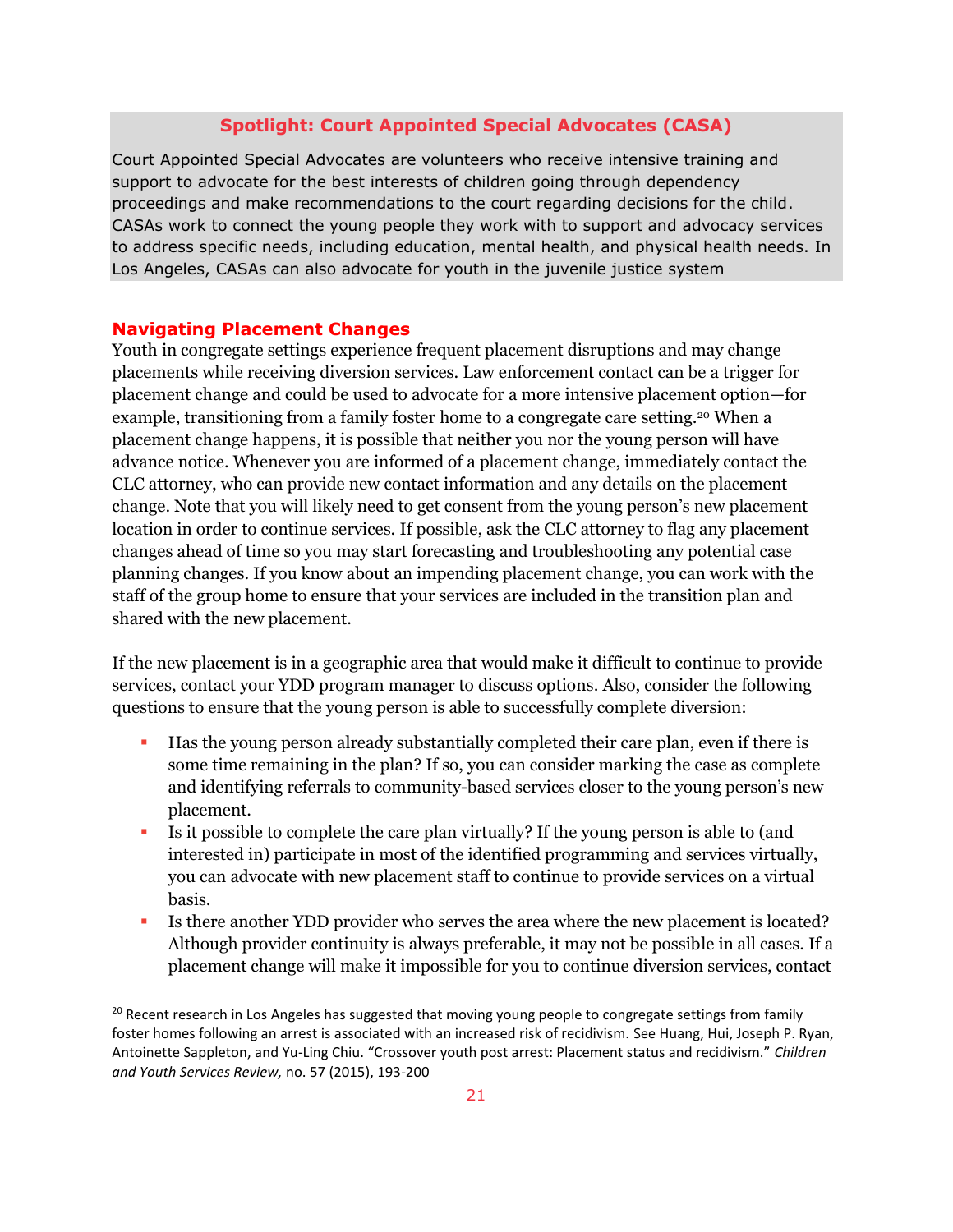your YDD program manager to inquire about a transfer to another diversion provider. You can work closely with the new provider and the young person to coordinate a smooth transition.

▪ Can you secure funding for transportation? If the young person would like to continue working on their care plan with you in person but transportation will be a barrier, discuss different options for transportation with your supervisor and the CLC attorney to see if you can identify funding and options. If the young person is working with a CASA, the CASA may be able to provide transportation. Group homes may also have a budget for transportation.

#### **Identifying Existing Supportive Adults**

Young people's relationships with the adults in their lives will vary significantly case by case. Some DCFS-involved young people will have strong relationships with their DCFS case worker, others with group home staff, and others with CLC attorneys or CASAs. Talk with the young person about their relationships, with the goal of identifying who they are most comfortable with and view as their strongest ally and advocate. Question 6 on the intake assessment tool (Could you tell me about the people in your life? Who can you depend on for help and support?) can be a place to start. For young people in congregate care, it is important to explicitly ask about the different adults they interact with as a result of their system involvement to determine the strength of each relationship. CLC attorneys can be beneficial in brokering and coordinating these relationships to help ensure a robust support system is identified for the youth. This includes helping to ensure that the case manager listens to the young person's goals and needs and creates processes to ensure that case workers are accountable for following up.

The Dual-Status Youth Protocol encourages you to include the young person's CLC attorney in the intake meeting to serve as their advocate. You will also ask the young person if they want to invite their DCFS case worker or CASA if they have one.

*Note: DCFS case workers and CASAs are required to include diversion referrals and program participation in their reports to the courts in dependency proceedings. CLC attorneys, however, have a duty of confidentiality to their clients and are not required to inform the court of the young person's participation in diversion services. Although CLC attorneys will be strong partners for you, it's always important to respect young people's boundaries regarding the level of involvement of other caring adults in their case planning. Once you've talked to the young person, let them decide how involved the various adults in their lives will be in the process going forward.*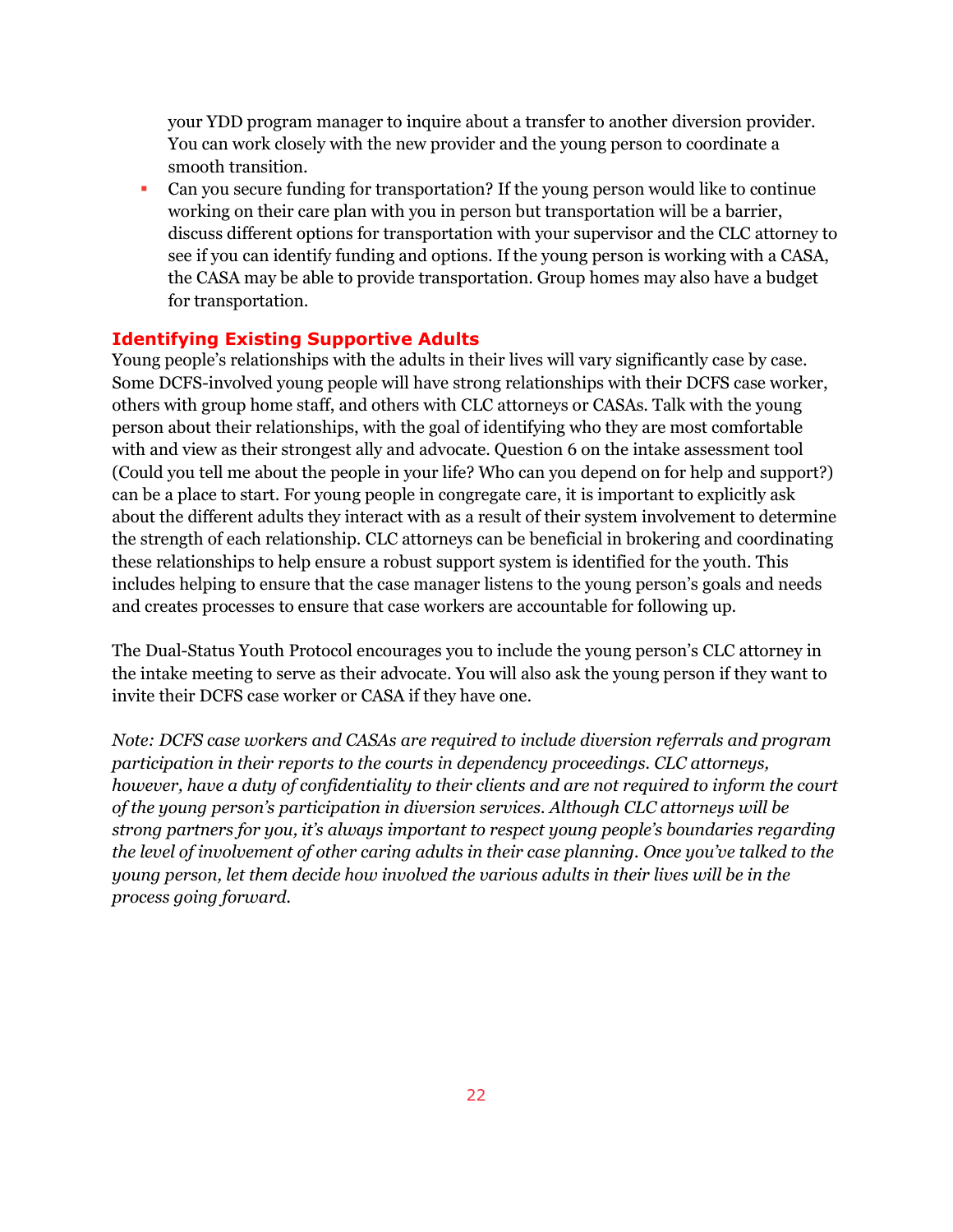# **Spotlight: Screening for Sexual Orientation, Gender Identity, and Expression (SOGIE)**

LGBQ/TGNC youth, particularly youth of color, are overrepresented in both the juvenile justice and child welfare systems. Be sure to examine your intake forms, policies, protocols, and case management practices with an eye toward inclusivity. There are several best practice resources available to support organizations and staff in collecting SOGIE data and how you can use that data to create more equitable reform and changes in policy and practice. These include:

- The [National Center for Lesbian Rights](https://www.nclrights.org/) developed the [Whole Youth Model](https://www.nclrights.org/wp-content/uploads/2020/05/sogie.practice.guide_.17december2019.pdf) to guide youth justice stakeholders in California best practices on collecting SOGIE data and creating environments that are conducive to youth safety and development. Appendix B and Appendix C include a model questionnaire for case management systems, as well as a proposed script for asking questions.
- The [Center for Children & Youth Justice](https://ccyj.org/) developed the Project Protocol for Safe & [Affirming Care,](https://ccyj.org/wp-content/uploads/2017/03/Protocol-for-Safe-Affirming-Care.pdf) a guide for professionals, volunteers, and caregivers on how to create safer and more affirming systems for care for LGBTQ+ youth in Washington State's child welfare and juvenile justice systems. The protocol includes basic information on best practices and links to additional tools and resources for staff.
- The [One Circle Foundation](https://onecirclefoundation.org/) developed the [SOGIE Handbook](https://onecirclefoundation.org/media/pdfs/SOGIE-Handbook.pdf) to support staff in implementing youth-based programming or services that affirm SOGIE. The handbook was created specifically for educators who are implementing Girls Circle and Council for Boys and Young Men program models but can be used by all staff seeking to learn more about developing inclusive environments.

# <span id="page-23-0"></span>Pros and Cons of Including DCFS Caseworkers in Diversion-Related Meetings

The Dual-Status Youth Protocol requires you to ask young people if they want to include their DCFS case worker in the diversion process. Talk with the young person about the benefits and risks that come along with including their case worker.

Consider the following to guide you in these conversations:

- DCFS case workers are required to include diversion referrals and program participation in their reports to the courts in dependency proceedings. Including case workers in diversion conversations means that the courts will be aware of the young person's contact with law enforcement and participation in diversion programming.
- **•** Young people will have varying relationships with their case workers. Because of high turnover in these positions, young people may have worked with multiple case workers,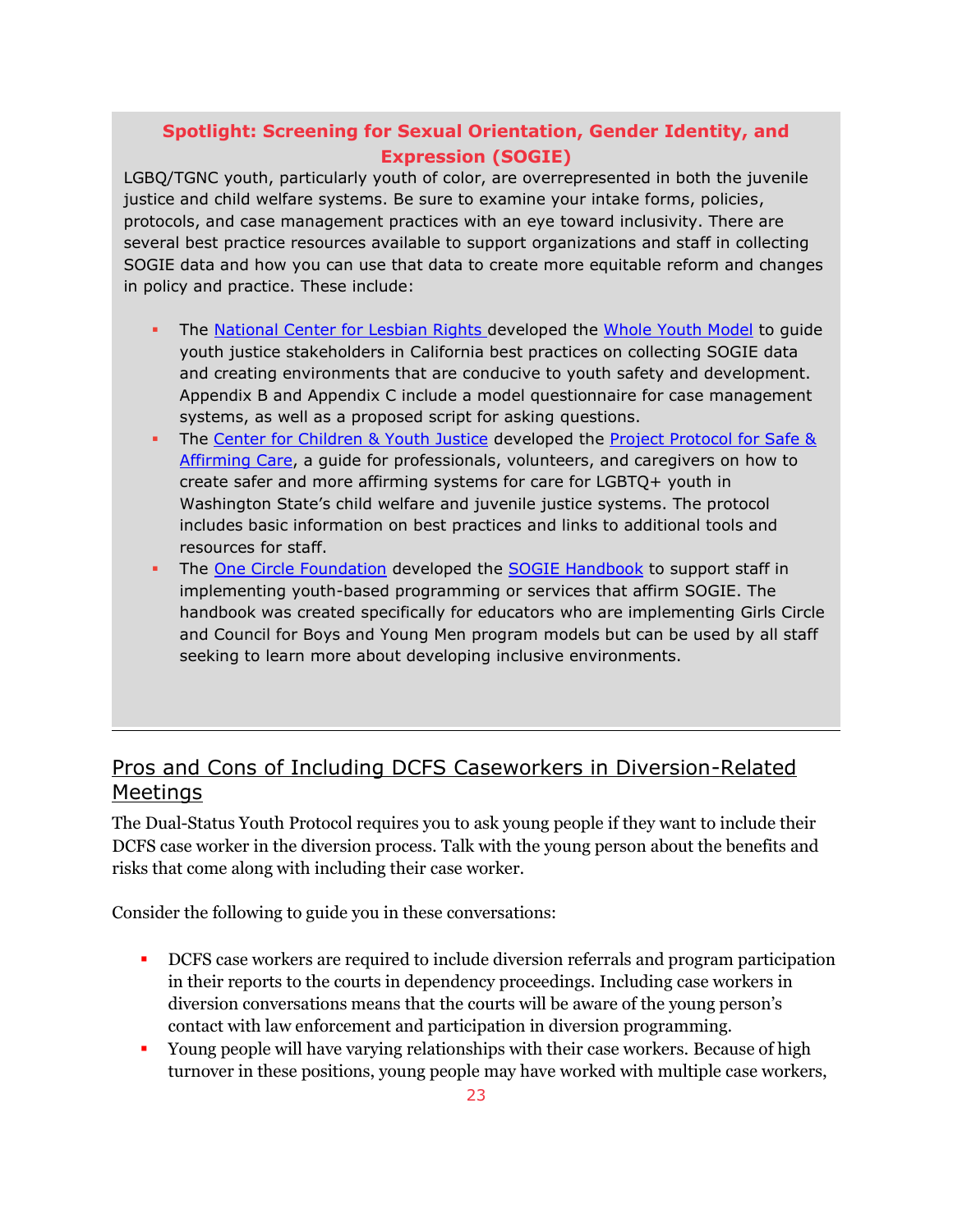especially if they have a lengthy history of child welfare involvement. The relationship and familiarity case workers have with young people's needs and circumstances will also vary from case to case.

- Deciding not to include case workers in intake or case conferencing meetings does not guarantee that the case worker will not be made aware of the young person's participation in diversion. For example, once congregate care staff are aware of the young person's participation in diversion programming, they may inform the courts and the case worker. In addition, if the young person has been referred to YDD programming after their case has already been formally processed, their caseworker will likely be aware.
- Deciding not to include case workers in intake meetings does not mean that young people can't change their mind and include their case worker in future meetings. Similarly, young people may decide not to include case workers in future meetings even if they invite them to initial intake meetings.

Potential risks of including DCFS case workers in these meetings include:

- DCFS case workers are required to report diversion referrals to dependency courts, which means a record of law enforcement contact will be shared with the court and included in the young person's child welfare files. This means a loss of confidentiality for the young person. Sharing this information can lead not only to bias in their current dependency proceeding, but it can also impact future delinquency proceedings.
	- Although successful completion of pre-booking diversion will result in no formal record of the interaction with law enforcement, DCFS caseworkers can share information on diversion with probation and delinquency courts during future delinquency proceedings and may use this information to advocate for harsher delinquency responses.
	- Some child advocates have reported situations in which DCFS case workers have advocated for detention placements in delinquency cases for youth even when no other party is doing so.
- **If DCFS and the dependency courts become aware of law enforcement contact, they may** view it as a reason to consider a loss of privileges or support. It may also be the trigger for a disruption in placement.
- **.** If you learn that that the caseworker or court is aware of the young person's contact with law enforcement despite best efforts to stop the information from being shared, you can speak with the young person and their CLC attorney about submitting a letter to the court noting the young person's positive engagement with your program so that this information is also part of their file. Information about engagement with your program could be a mitigating factor when other parties are pushing for harsher treatment. For more information on court reporting, see page 28 of this toolkit.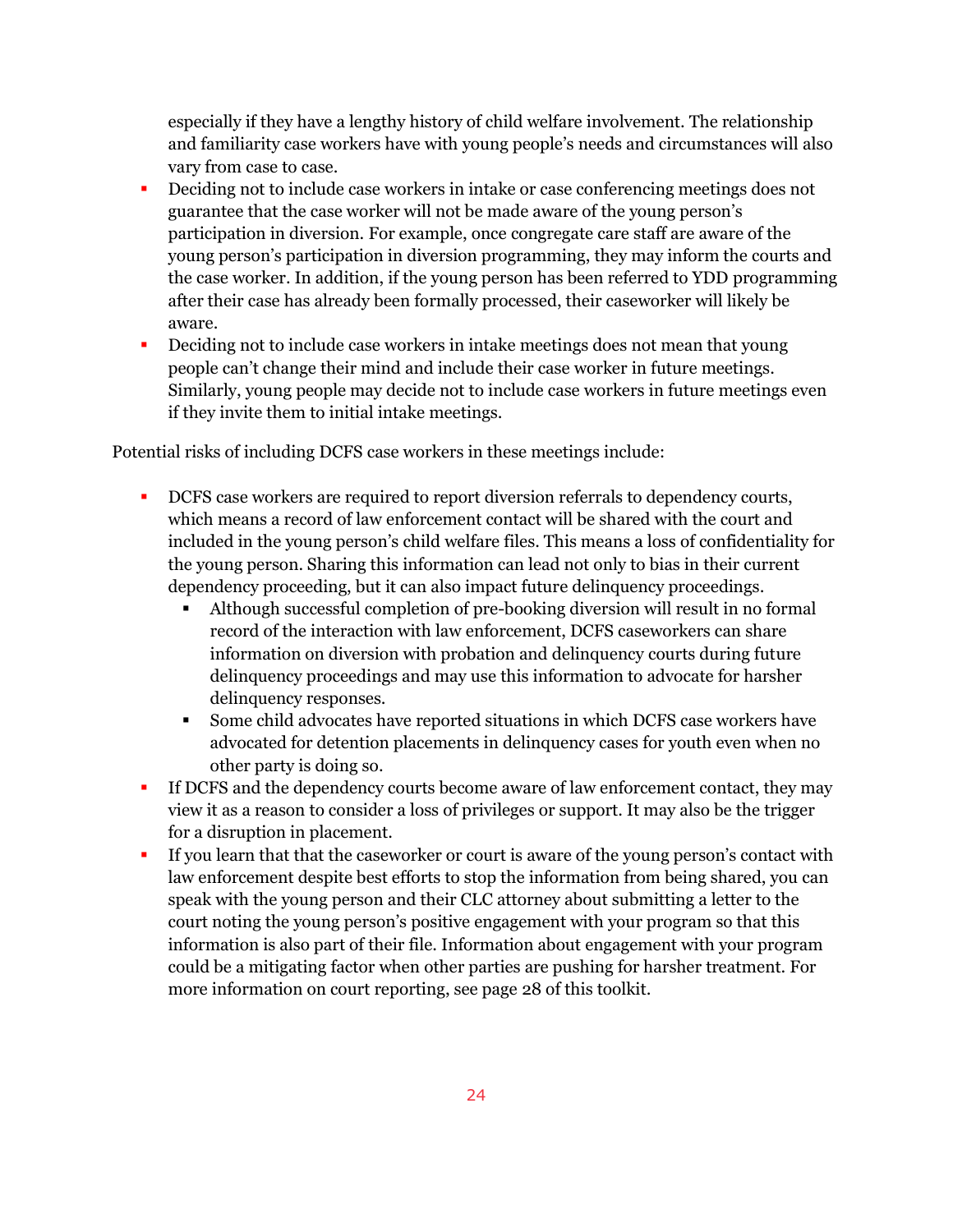Potential benefits of including DCFS case workers in these meetings include:

- Coordaining with a case manager can result in greater service integration and coordination, as well as reduced duplication of services (see the discussion below in the Case Planning section).
- Case workers and/or CASAs may be able to facilitate transportation, arrange payment for extracurricular activities, and provide other supports and benefits that may be available to the youth to support their goals.
- **•** This can create an opportunity for you to support young people in advocating for needs as it relates to their child welfare involvement and services and/or troubleshoot when child welfare involvement is the proximate cause of law enforcement contact (for example, when placement staff have called the police).

Remember that the extent to which involvement of the case manager will be beneficial depends greatly on the strengths of the individual case worker, their relationship with the young person, and their motivation to help. When the case manager is not motivated to support the young person, you can play a role, alongside their CASA and CLC attorney, in helping to ensure that the case manager does listen to the young person's goals and needs, and in creating processes to ensure that case managers are accountable for following up.

## <span id="page-25-0"></span>Case Planning

Youth in congregate settings will already have case plans developed as a result of their child welfare involvement. Living in congregate care settings will also place significant restrictions on their free time due to curfews and mandated programming. Because of the new requirements put into place by the Continuum of Care Reform, <sup>21</sup> congregate placements in STRTPs are intended to be short-term and intensive. This means that youth in these settings will likely have even more constraints on their time as a result of additional mandated programming and/or behavioral health interventions.

Work with young people and the supportive adults in their lives to understand all of the requirements placed on young people due to their involvement in the child welfare system to prevent redundancies or additional burdens. CLC attorneys, group home staff, DCFS case workers, and CASAs (if they are engaged in the process) can support you and the young person in identifying services. There are some considerations to consider if DCFS case workers and CASAs are included in the diversion process, which are highlighted below.

Begin by asking young people about current case plans and requirements put into place by the congregate care settings, what activities and programming they do and do not enjoy participating in, and what types of activities they wish they could participate in. You may want to

<sup>&</sup>lt;sup>21</sup> For more information on CLC and the appropriate contact information, refer to the Los Angeles County Office of Child Protection and [Youth Diversion and Development Protocol](https://docs.google.com/document/d/1yjldUPPMkzCboaMKOd-zgHk9BZQXU7bY/edit)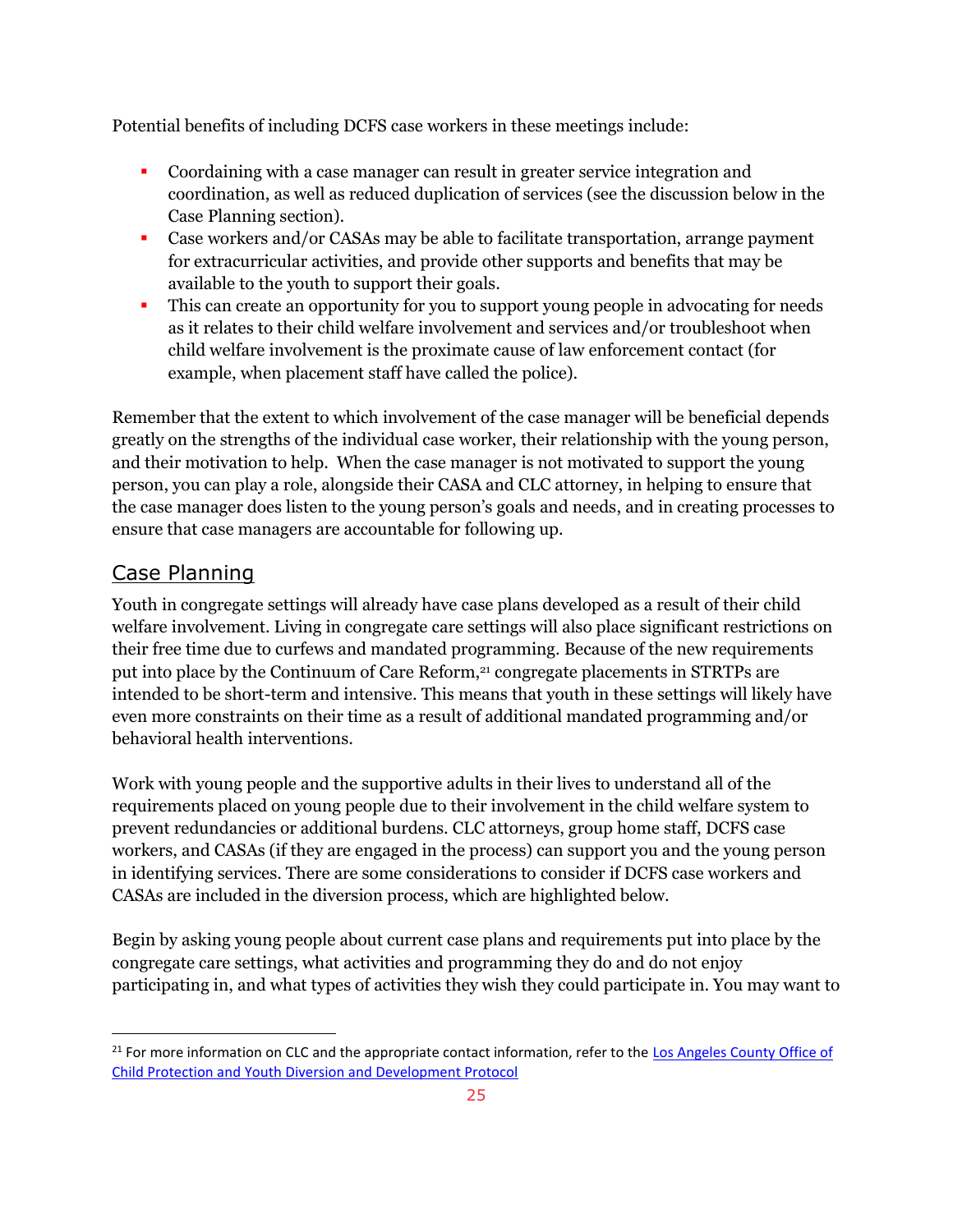start by asking a young person to describe a typical week and its highs and lows. It may also be beneficial to cross-reference this with their DCFS case worker to confirm if all parties agree with the case plan. In developing a case plan, you will need to balance service overload with identifying gaps in service that can be filled by diversion programming. This balance will look different for every case. Consider the following:

- The CLC attorney and the DCFS case worker can be assets in preventing duplication of services and identifying where YDD can fit into existing case planning. Revisit the pros and cons of including the DCFS case worker with the young person and their CLC attorney in cases where the care plan is complex and where including the case worker may help with coordination. Remember that youth must consent to case workers being a part of their diversion process, and they can change this decision at any point in the process.
- Case workers and group home staff do not need to attend all case planning meetings, but the young person may consent to you reaching out to coordinate with them. Always make clear that contacting the case worker at any point during the diversion process will result in the case worker including diversion referrals and program participation in their reports to the courts. It is important to highlight this for youth because DCFS case worker involvement means a record of law enforcement contact will be shared with the court and included in the young person's child welfare files, leading to a loss of confidentiality for the young person. Sharing this information can lead not only to bias in their current dependency proceeding, but it can also impact future delinquency proceedings.
- You may shorten the length of diversion case plans when young people are in congregate care, given the many requirements placed on their time.<sup>22</sup> In these cases, you can consider offering short-term enrichment programming or time-bound skills development. You can still work with the young person to identify ongoing or long-term gaps in services or activities and leverage case-planning meetings or court reports as an opportunity to advocate with the young person to receive those services via DCFS. Case worker involvement in this process may be beneficial in gaining access to complementary and supportive services. For example, case workers and/or CASAs may be able to facilitate transportation, arrange payment for extracurricular activities, and provide other supports and benefits that may be available to the youth to support their goals.
- Child welfare services, particularly those offered in STRTPs, often emphasize clinical and therapeutic interventions. You can work with the young person to identify and offer programming that they are not currently receiving and/or would not be offered via child

<sup>&</sup>lt;sup>22</sup> The [YDD Policy Handbook](https://docs.google.com/document/d/1DbvlQThHvKvO9jFXLb68bIji5R7yp--6RmdH0JRNrzk/edit?usp=sharing) recommends this approach in cases where it is not possible to convert a formal referral to an informal referral even though the incident was more suited to an informal referral. You should use this approach in cases where the incident occurred in the group home, but law enforcement was not willing to convert to an informal referral.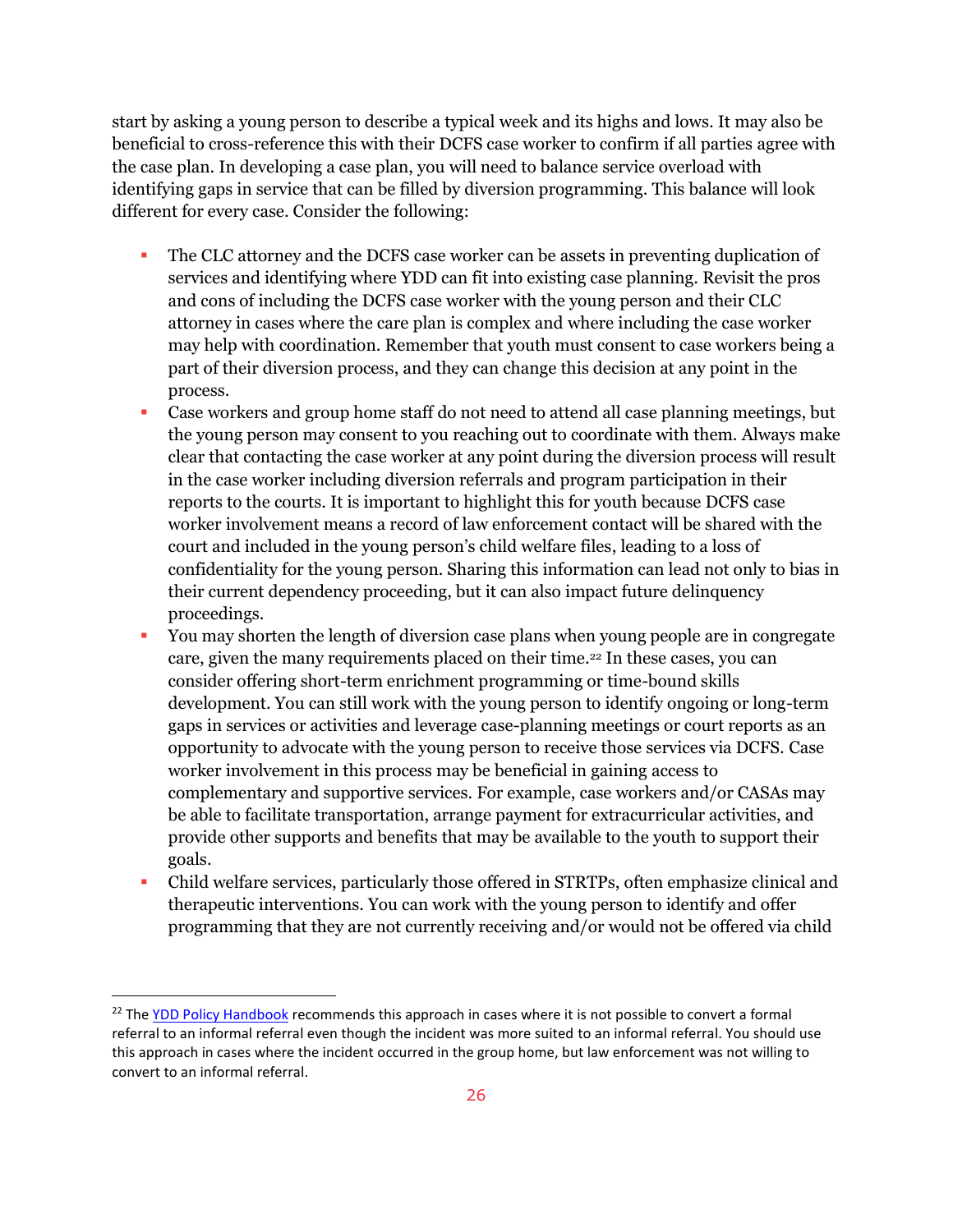welfare. For example, if the congregate care setting they are staying in does not have arts programming, you may be able to fill a gap by offering arts enrichment or art therapy.

- You may have a unique perspective and fresh eyes with which to view a young person's case plan. If in talking to the young person, you both identify service overload as a barrier to success, you can use case planning meetings, dependency hearings, and conversations with CLC attorneys as an opportunity to advocate for fewer child welfare services. Even small changes you can help advocate for may make a big difference. For example, changing the times or frequency of services can allow more free time for everyday recreational activities and hanging out with friends. Free time is often hard to come by for youth in congregate care due to the logistics of managing school, service participation, facility rules and schedules, and other requirements.
- Youth with child welfare involvement are highly mobile and often move between placements. YDD allows for after-care services in some cases for up to 90 days. You can consider this option in cases where young people are moving between child welfare placements or could benefit from stability in a relationship beyond the length of diversion services.

*Note: Some congregate care providers and DCFS case workers may use YDD involvement to advocate for increased punitive responses, including additional scrutiny, reduced privileges, or even a new placement. This is particularly true for young people already labeled as "troublemakers" or "difficult" by congregate care staff. Gender and sexuality are additional factors: When girls and gender-expansive youth engage in rule breaking that defies gender norms, adults can be harsher and more punitive due to their own biases and expectations. YDD providers can emphasize their role in this process as providing the services and supports necessary to prevent further involvement with the justice system and can support young people in advocating for themselves in case planning meetings.*

# <span id="page-27-0"></span>Consideration for Interactions with and Reporting to Dependency Courts

Although YDD primarily engages with young people prior to delinquency charges being filed, young people in congregate care settings will have active dependency cases. Congregate care staff and their DCFS case worker will be communicating with the courts managing the dependency case, and you may be asked to provide reports that can be shared with the court. Remember to always inform young people that DCFS case workers and CASAs are required to include diversion referrals and program participation in their reports to the courts in dependency proceedings. For young people living in child welfare placements, including in congregate settings, the designated caregiver may be legally required to report the young person's participation in diversion programming to the DCFS case worker, who will in turn inform the courts.

If the court is aware of the young person's participation in YDD programming, the judge will require regular updates on their participation, often through the case worker or the CASA.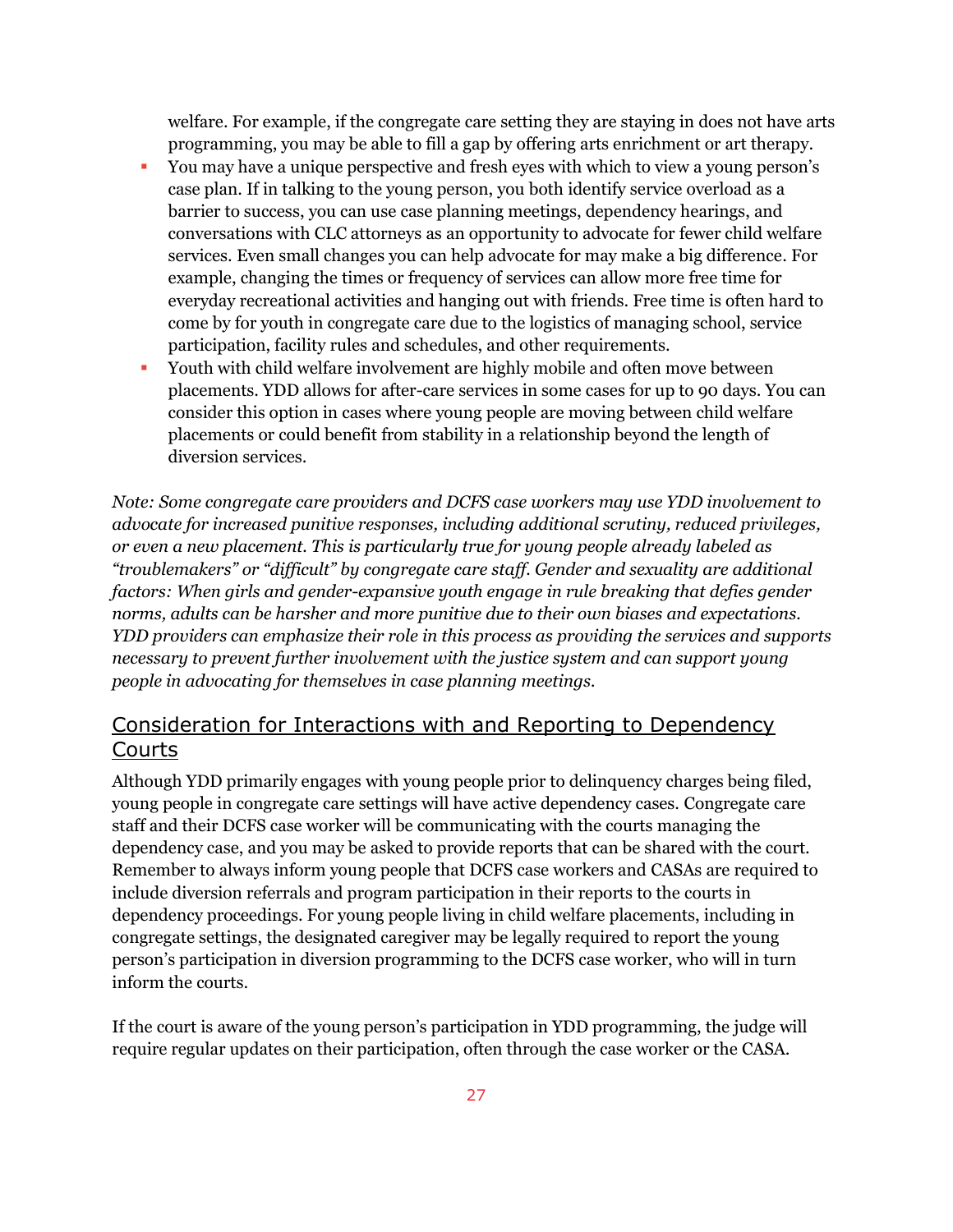Unlike your engagement with partner law enforcement agencies, you are not required to provide a report to the court. However, be aware that other people in the young person's life will provide regular updates, and court reporting presents an opportunity for you to offer a different perspective, advocate for the young person, and present a strengths-based assessment of their engagement. It is important to note that dependency judges are supposed to listen to young people's requests and include them in decision making. Your report can create another direct line of communication between the young person and the judge. Here are some things for providers to consider in reporting:

- Courts may be biased by knowledge of law enforcement contact. If they are already aware of the contact, reporting is an opportunity to advocate for the young person. If they are not aware of the contact, talk to the CLC attorney about whether raising their participation in services could have a positive or negative impact on their dependency case.
- Coordinate with CLC attorneys to submit your own reports in addition to the reports submitted by case workers or CASAs.
- You do not need to provide details about the specific type of services and support that the youth is receiving, unless the provider and the young person think the details would be beneficial and are important to highlight.
- Be transparent and open with young people about court reporting, Discuss and share the reports with young people so they are aware of what is being shared.
- Letters to the court should include information about the YDD program and the benefits of diversion for young people in the child welfare system.
- **•** Dependency court proceedings are potential opportunities to coordinate with youth and their lawyers to advocate for youth's needs. Child welfare judges have the authority to remove barriers to youth's needs when presented with the right information.
- Young people often face a power imbalance in court, and you can support them in engaging directly with judges.

If you are not submitting a report or participating in dependency proceedings, you can still help the young person prepare for any court appearances that take place over the course of your work with them. Hearings can be an opportunity for the young person to speak directly to the judge about their goals and how their current child welfare case plan is (or is not) facilitating meeting those goals. Stay in contact with the CLC attorney to better understand court strategy, and include CLC attorneys in these conversations to ensure alignment if the young person agrees.

# <span id="page-28-0"></span>Serving as a Resource Hub for Your Region

YDD has already asked its providers to do a landscape analysis to identify and understand the resources in your area. You can consider taking that a step further by facilitating a regular meeting for providers in your service area to support each other where there are gaps in services and/or programs. Some things to consider include:

▪ Most regions already have existing meeting with service providers in their area. YDD providers should join these meetings. If one does not exist in your area, consider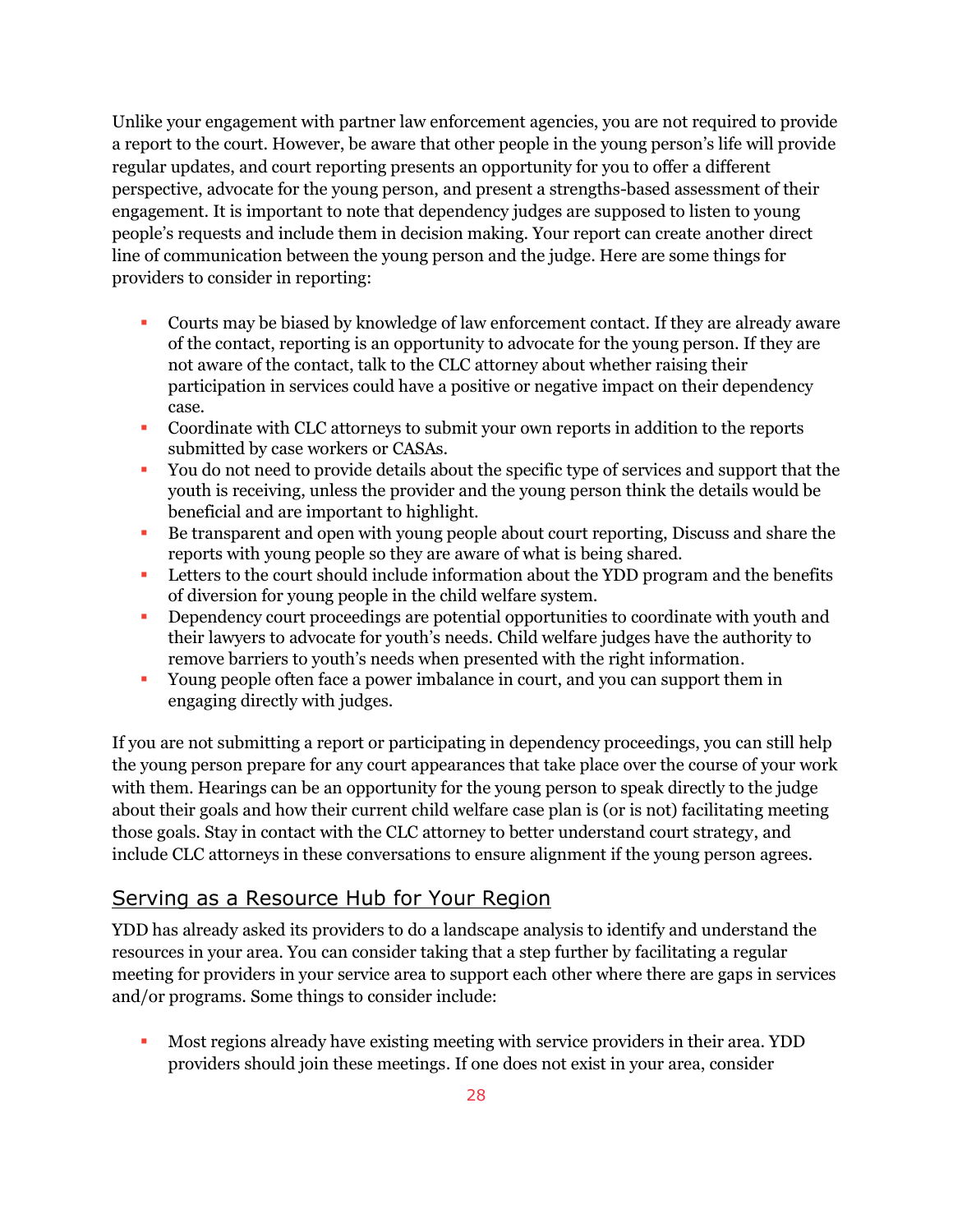coordinating a meeting to share information on what services, programs, and support are available and to raise any common issues or challenges that service providers are seeing on a regular basis. The issues and challenges can be reported back to the larger YDD network of providers to brainstorm solutions during learning sessions.

**•** These meetings can be an opportunity to talk through any challenges in engaging congregate care providers, DFCS, CLC, and law enforcement or other systems, and to identify what concerns to address with YDD regarding youth in the child welfare system who have contact with law enforcement.

# <span id="page-29-0"></span>Developing a Resource Bank

Work with YDD to develop fact sheets, letters, and presentations geared toward different key stakeholders that clearly articulate the expectations, programming components, and benefits of diversion programming. Materials should include:

- A YDD 101 presentation for congregate care line staff and law enforcement patrol officers that includes information on the harms of justice involvement for youth in child welfare.
- A letter to DCFS case workers that introduces diversion programming and emphasizes collaboration with YDD providers.
- A letter to line staff at group homes that introduces diversion programming, emphasizes collaboration, and explains why participation in YDD programming should not be considered a privilege that can be revoked.
- A fact sheet for executive directors of organizations operating congregate care settings that includes an overview of diversion and a description of available services, and that expresses interest in collaboration.
- A letter to the courts that explains YDD programming and services and provides basic information on the benefits of diversion for youth in child welfare.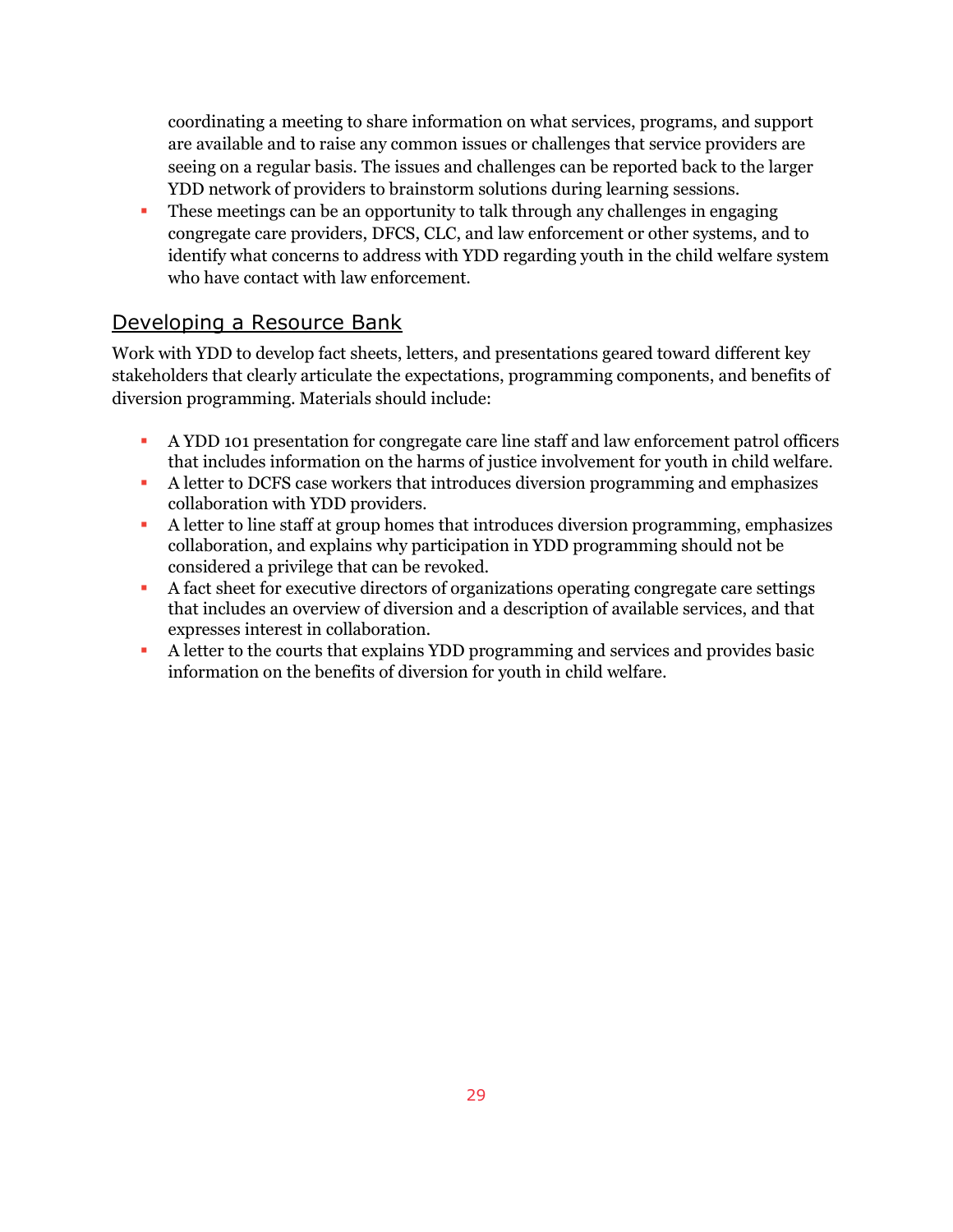# <span id="page-30-0"></span>Appendix A: Understanding Resources Available to Youth in Congregate Care

Youth who are or have been in foster care are entitled to a range of benefits as a result of their child welfare involvement, but many youth do not access the full range of benefits available to them. You do not need to know the ins and outs of these benefits. However, it is helpful for you to understand the types of benefits available, as well as their limitations, so that you can best support young people in accessing and identifying them. Below is a brief overview of benefits and a list of resources with additional information for you and the young people you work with.

- **Health insurance.** Youth in foster care are automatically eligible for Medi-Cal and retain this eligibility through their 21st birthday.
- **Tuition assistance.** California has grant programs that can cover tuition costs for former foster youth (or current non-minor dependents). And college dorms can qualify as Supervised Independent Living Placement (SILP) placements for youth in Extended Foster Care (EFC).
- **Independent living assistance.** Independent Living Program (ILP) services are delivered by county offices. Los Angeles County's ILP office offers a range of services for current and former foster/probation youth. including:
	- **•** financial assistance;
	- Individualized Transition Skills Program (ITSP), which provides one-onone life coaching/life skills training for Los Angeles County youth ages 16- 21;
	- a monthly "Teen Club" that allows for peer interaction and teaches youth life skills, such as financial literacy;
	- education about or support for accessing housing, health coverage. and other benefits, such as Medi-Cal;
	- connection to other services, such as legal assistance; and
	- information about or applications for Los Angeles-specific benefits, such as the Youth on the Move program, which provides free Metro TAP cards.
- **Support for young people ages 18-21.** California's Extended Foster Care (EFC) Program<sup>23</sup> allows eligible youth involved in the child welfare and probation systems to remain in foster care until age 21. Young people participating in the program must sign an agreement, work with a social worker or probation officer to develop a transition plan, and work toward the plan's goals, including meeting monthly with their social worker or probation officer. They must also meet specific requirements regarding work and school (for example, be enrolled in school or college, working at least 80 hours per month) or be exempted due to a medical condition. Participation in the program allows for placements in the following locations:

<sup>&</sup>lt;sup>23</sup> EFC was created by Assembly Bill 12 (AB 12) and took effect in 2012. Additional later legislation refined and expanded the program.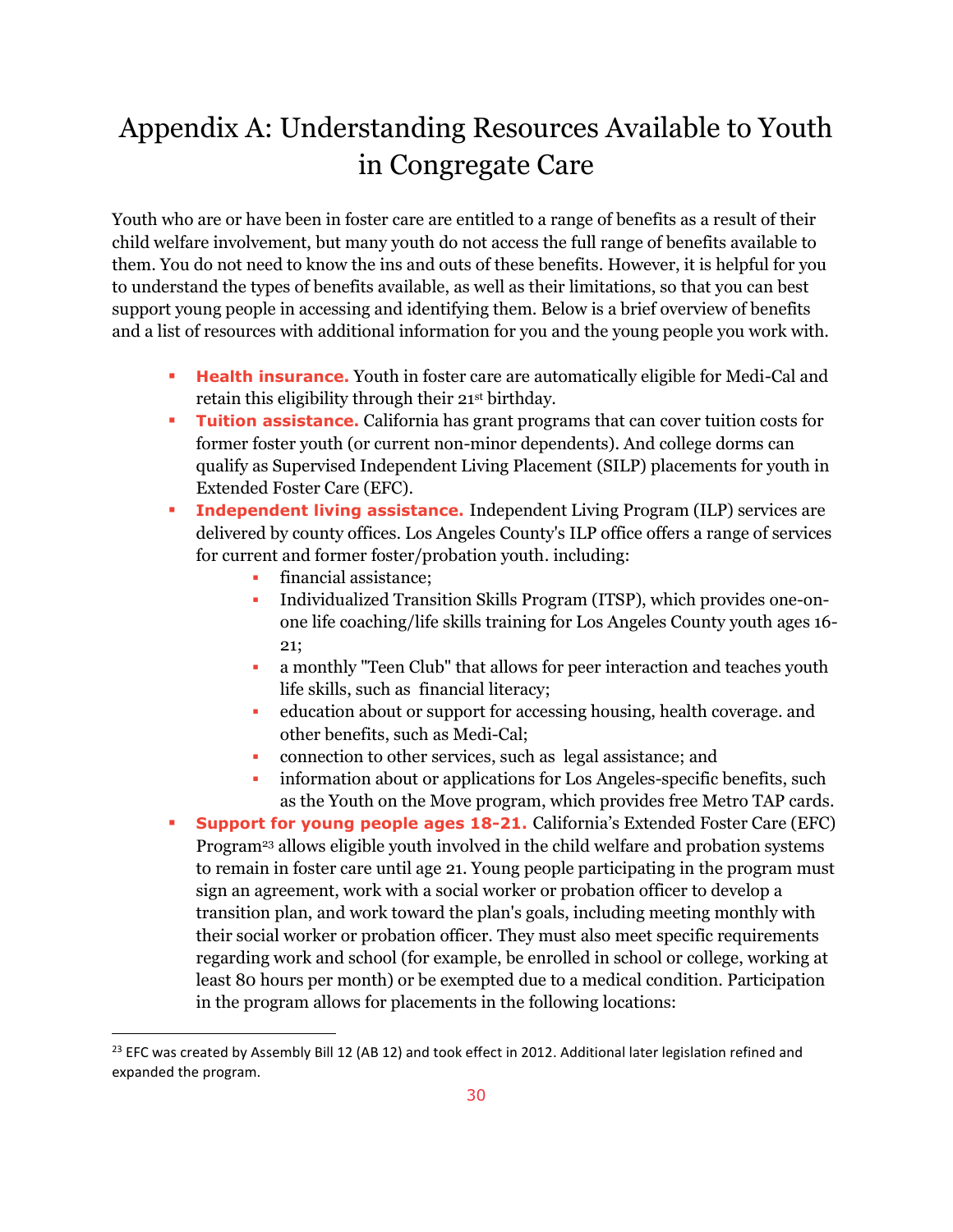- certain categories of family homes, such as a licensed foster family, relative, or Non-Related Extended Family Member (NREFM), or other legal guardianships;
- **Short-Term Residential Therapeutic Program (STRTP) or a group home** (in very limited circumstances);
- Transitional Housing Placement Program for Nonminor Dependents; and Supervised Independent Living Placement.
- **[California Foster Youth Bill of Rights.](about:blank)** This law ensures that youth in foster care have rights regarding their living situation, health, education, communications and privacy, as well as access to family members, court cases, and other matters. The foster care ombudsman can help youth with these rights and also provides assistance to organizations working with youth (for example, trainings, handouts to share with youth). You should be aware of these resources and the process for filing complaints and can support young people in accessing the ombudsman if necessary.

### **Additional Benefits Information on Resources for Youth in Child Welfare**

#### **Independent Living Program (ILP)**

- Los Angeles County [ILP website.](https://ilponline.org/) Provides information about services and resources available to current and former foster or probation-involved youth (provided by ILP and other agencies). *\*\*For youth\*\**
- Californi[a Independent Living Program](https://www.cdss.ca.gov/inforesources/foster-care/independent-living-program) website. Provides a state-level overview of eligibility for ILP. It also has policy guidance for counties relevant to ILP.

#### **Extended Foster Care (EFC)**

- CDSS [AB 12 Extended Foster Care Program and Benefits](https://www.cdss.ca.gov/inforesources/foster-care/extended-foster-care-ab-12) website. Briefly describes the history and impact of AB 12 and shares links to useful resources regarding EFC, as well as state policy guidance for counties. Includes a [Fact](https://www.cdss.ca.gov/Portals/9/FosterCare/EFC%20FINAL.pdf) Sheet an[d FAQ](https://www.cdss.ca.gov/Portals/9/FosterCare/202009-EFC-FAQ.pdf) from CDSS on EFC.
- [Videos for youth about EFC](https://www.youtube.com/user/After18CA) (After 18 CA). Information for young people from young people about their options once their turn 18. Covers eligibility, placement types, and information for probation-involved youth. *\*\*For youth\*\**

#### **Housing**

- [Housing Options](https://allianceforchildrensrights.org/wp-content/uploads/2013/10/Housing-Options.pdf) (Know Before You Go) website. Provides a flyer for young people explaining what their housing options are if they choose to stay in (or re-enter) foster care beyond age 18, including the process and requirements for SILPs. *\*\*For youth\*\**
- **CDSS Overview of [Facility Types.](https://www.cdss.ca.gov/inforesources/childrens-residential/resources-for-providers/facility-information) Information for minors and non-minor** dependents, including definitions of different types of family foster care settings and placements, STRTPs, group homes, etc.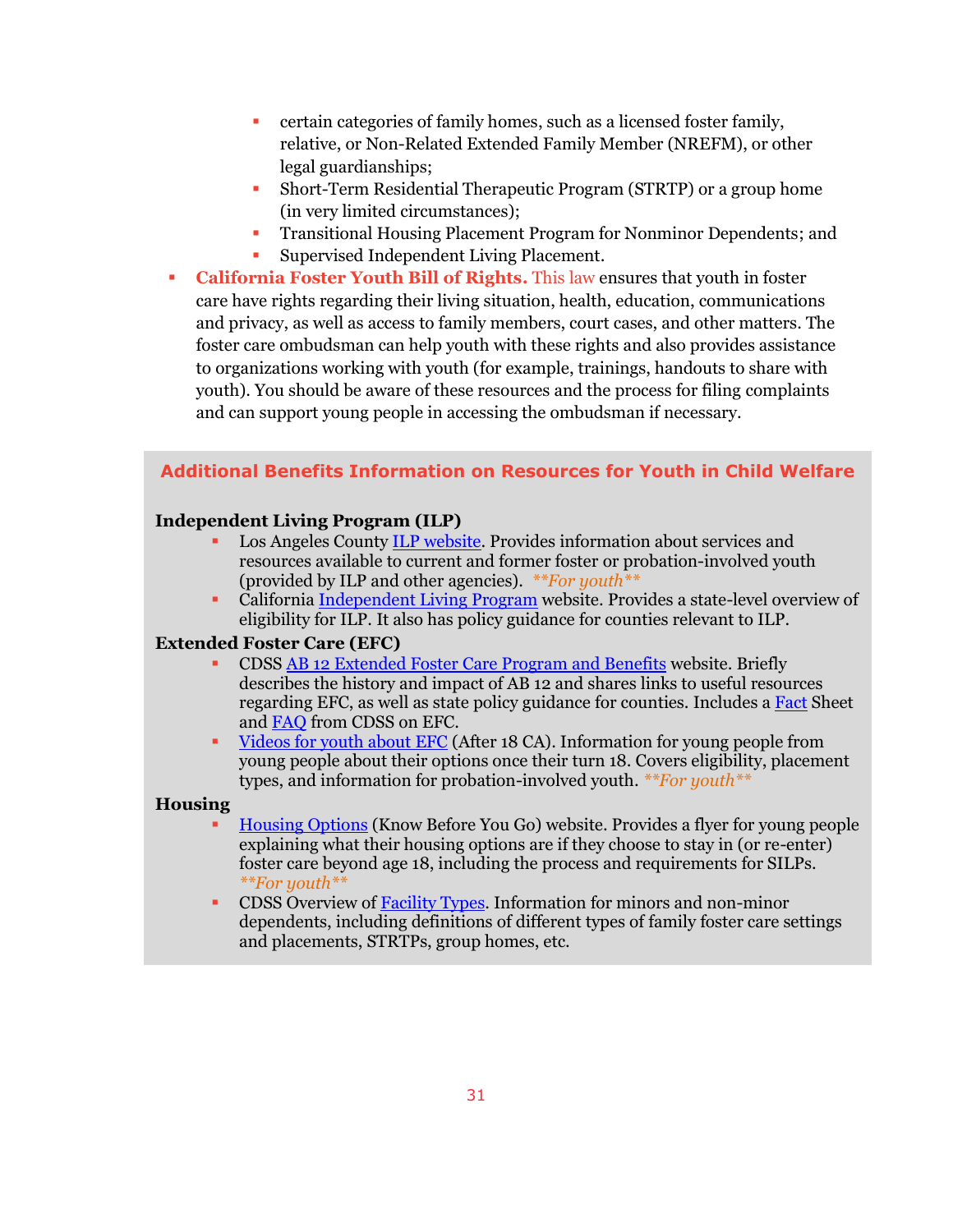### **College and Career**

- [College and Career Success](https://www.cdss.ca.gov/inforesources/cdss-programs/foster-care/california-foster-youth-education-resource-hub/college) website from CDSS. Outlines college support programs, financial aid resources, and policies related to supporting education for youth.
- **[CDSS website.](https://www.cdss.ca.gov/inforesources/cdss-programs/foster-care/california-foster-youth-education-resource-hub/youth)** Information for foster youth on their educational rights, such as resources about graduation and planning for higher education, including financial aid. *\*\*For youth\*\**
- [CDSS All County Information Notice 1-56-21.](https://www.cdss.ca.gov/Portals/9/Additional-Resources/Letters-and-Notices/ACINs/2021/I-56_21.pdf?ver=2021-06-23-151832-683) Provides reminders regarding postsecondary financial aid for foster youth, as well as information on local resources.
- [California Student Aid Commission](https://www.csac.ca.gov/foster-youth-students)'s website. Outlines financial aid information for youth who are or have been in foster care, including the Cal Grant B for Foster Youth program, which expands eligibility for aid for foster youth, the Chaffee Foster Youth Grant Program, and other resources.
- [Next Up.](https://nextup.cccco.edu/) This program supports current and former foster youth attending California community colleges. Their website explains who is eligible, how to apply, how the program works, and what kinds of resources may be available (e.g., childcare, books, counseling, transportation, tutoring). *\*\*For youth\*\**
- [Know Before You Go.](https://knowb4ugo.org/) Comprehensive website for youth transitioning to adulthood that covers extended foster care, jobs, education, housing, health, legal, and other issues. *\*\*For youth\*\**
- [Chaffee Education and Training Voucher.](https://chafee.csac.ca.gov/) Provides up to \$5,000 to any youth in foster care between the ages of 16 and 18. The website provides details on eligibility, the application and award processes, how funds can be used, and important dates.
- [WebGrants 4 Students website.](https://www.csac.ca.gov/webgrants-4-students) A portal that allows youth to manage their financial aid; locate resources, information and tools; and update personal information.

### **Youth Rights**

- [California Foster Care Ombudsperson](https://fosteryouthhelp.ca.gov/) website. Includes information about the ombudsperson (e.g., their role in helping youth get appropriate services), foster youth rights, and information on how to file a complaint.
- **Example 1** [Foster Youth Rights flyer from CDSS.](https://www.cdss.ca.gov/cdssweb/entres/forms/English/pub396.pdf) A one-page flyer outlining foster youth's rights and directions for contacting the Foster Care Ombudsperson if needed. *\*\*For youth\*\**
- **E** [Foster Youth Rights Handbook.](https://fosteryouthhelp.ca.gov/wp-content/uploads/sites/276/2020/11/EnglishHandbook_Final1.19.21.pdf) A detailed guide for foster youth about their rights, with tips for youth, activities, and worksheets. *\*\*For youth\*\**
- [Alliance for Children's Rights](https://allianceforchildrensrights.org/mission/). Supports youth in foster care and those at risk by helping them obtain access to health care, education services, benefits, and housing.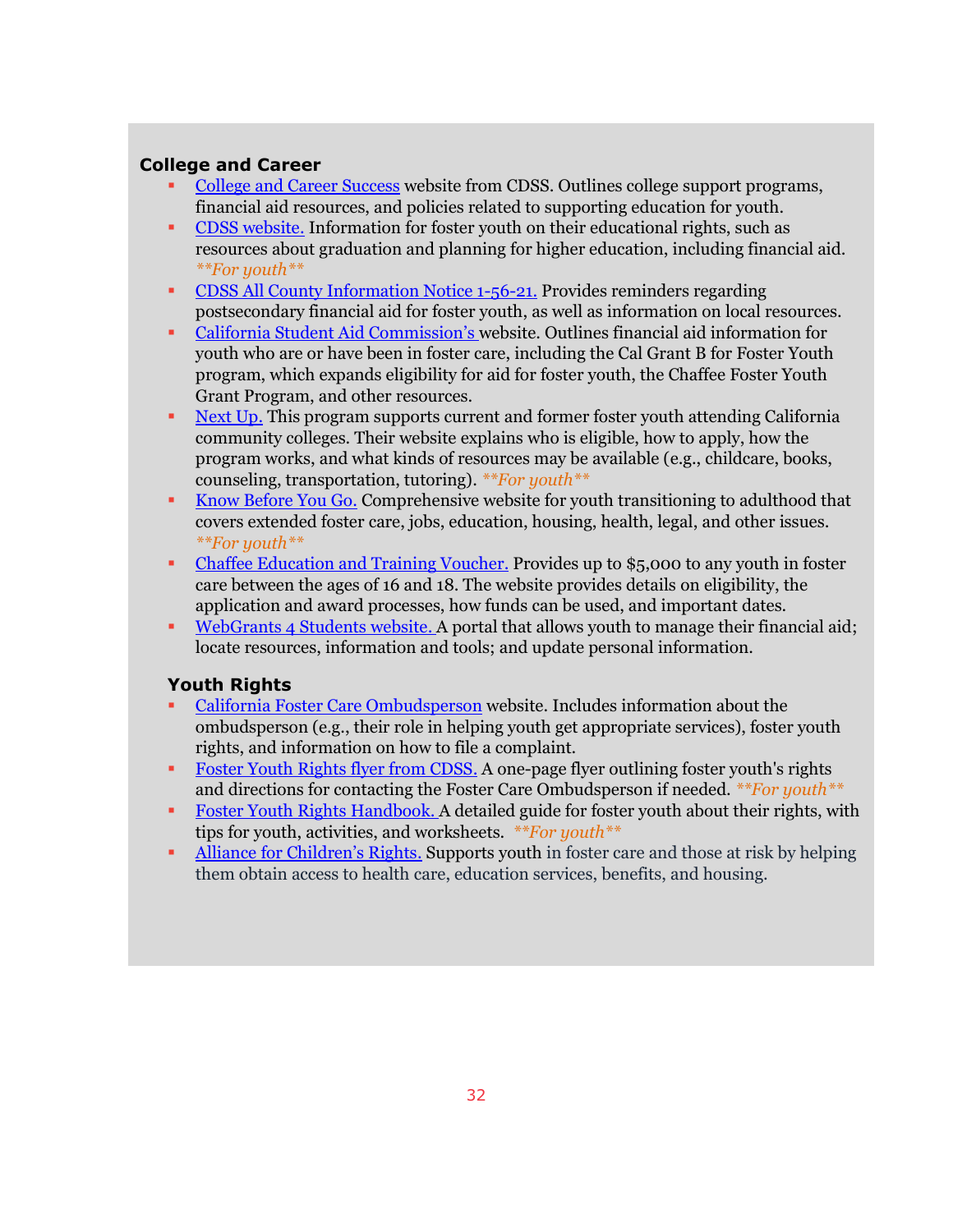# Appendix B: Glossary

- <span id="page-33-0"></span>**Congregate care placement:** A licensed or approved setting that provides 24-hour care for children in a group home (7-12 children) or an institution (12 or more children). These settings may include a child care institution, a residential treatment facility, or a maternity home.
- **Continuum of care reform:** In 2015, California enacted legislation that comprehensively reformed placement and treatment options for youth in foster care. This law draws together a series of existing and new reforms to the child welfare services program based on the understanding that children who must live apart from their biological parents do well when they are cared for in committed, nurturing family homes.
- **Dependency courts:** In California, a dependency court is part of the Superior Court. It hears cases about children (minors) who are abused or neglected.
- **Extended Foster Care-Assembly Bill 12:** This law created California's Extended Foster Care (EFC) Program, which allows eligible youth in the child welfare and probation systems to remain in foster care until age 21. Youth may leave extended foster care and later choose to re-enter the program up to age 21.
- **Family First Prevention Services Act:** This act was signed into law as part of the Bipartisan Budget Act in February 2018. It reforms the federal child welfare financing streams, Title IV-E and Title IV-B of the Social Security Act, to provide services to families who are at risk of entering the child welfare system.
- **Group home:** A privately operated residential home of any capacity, including a private childcare institution, that provides services in a group setting to children who need care and supervision, and is licensed as a community care facility by DCFS. In Los Angeles, all group home placements through DCFS are licensed as Short-Term Residential Treatment Programs (STRTP)
- **Independent Living Program:** A program designed to provide support and services to young people who are preparing to transition from foster care to life on their own. Services often include training for employment, education, housing, relationships, health, and other daily living skills.
- **Legal guardianship:** Placement with a person who is charged with the legal responsibility for the care and management of the child. A legal guardian is under the supervision of the court and is required to appear in court to give periodic reports about the status of the child and their estate.
- **LGBQ/TGNC youth:** Youth who identify as lesbian, gay, bisexual, queer, transgender, and/or gender non-conforming.
- **EXED 10 I Licensed foster family:** Relative or nonrelative adults who have been approved by the state or an agency licensed by the state to provide children with shelter and care.
- **Proactive services:** Services put in place soon after a dependency case is opened to prevent removal or to achieve timely reunification. Working with the caseworker, Resource Parents must be aware of and participate in (where appropriate) the services available to the parents and the child in their care.